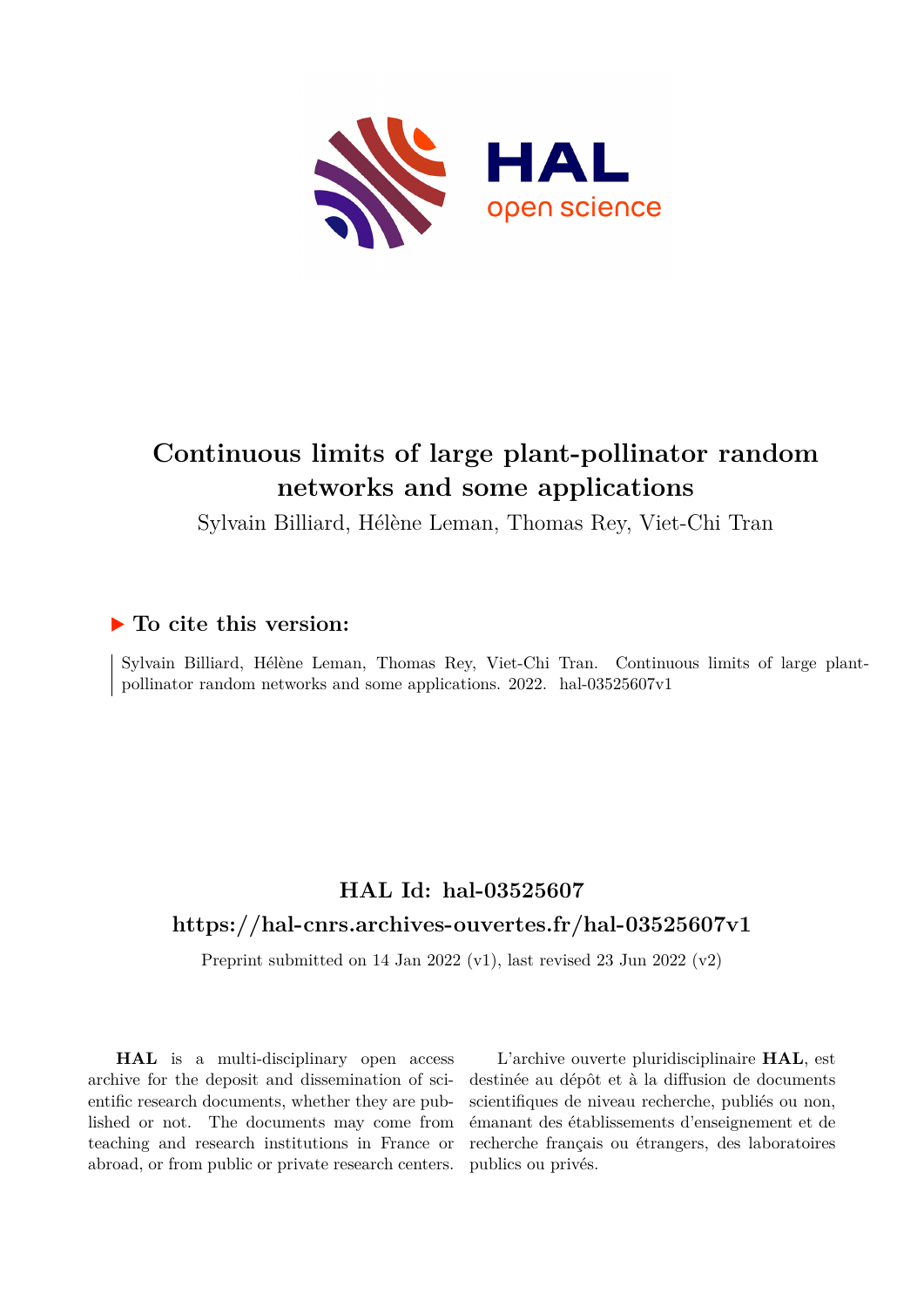# Continuous limits of large plant-pollinator random networks and some applications<sup>∗</sup>

Sylvain Billiard<sup>†</sup> Hélène Leman<sup>‡</sup> Thomas Rey<sup>§</sup>and Viet Chi Tran<sup>¶</sup>

January 13, 2022

This work is dedicated to S. Méléard and has been presented at her 60th birthday's conference (2018).

#### Abstract

We study a stochastic individual-based model of interacting plant and pollinator species through a bipartite graph: each species is a node of the graph, an edge representing interactions between a pair of species. The dynamics of the system depends on the between- and within-species interactions: pollination by insects increases plant reproduction rate but has a cost which can increase plant death rate, depending on pollinators density. Pollinators reproduction is increased by the resources harvested on plants. Each species is characterized by a trait corresponding to its degree of generalism. This trait determines the structure of the interactions graph and the quantity of resources exchanged between species. Our model includes in particular nested or modular networks. Deterministic approximations of the stochastic measure-valued process by systems of ordinary differential equations or integro-differential equations are established and studied, when the population is large or when the graph is dense and can be replaced with a graphon. The long-time behaviors of these limits are studied and central limit theorems are established to quantify the difference between the discrete stochastic individual-based model and the deterministic approximations. Finally, studying the continuous limits of the interaction network and the resulting PDEs, we show that nested plant-pollinator communities are expected to collapse towards a coexistence between a single pair of species of plants and pollinators.

Keywords: ecological mutualistic community, birth and death process, interacting particles, limit theorem, kinetic limit, graphon, integro-differential equation, stationary solution. AMS Codes: 92D40, 92D25, 05C90, 60J80, 60F17, 47G20.

Communities of interacting species, such as plants and pollinators, are systems characterized by a large diversity of both their components (dozens of species are typically involved) and the topology of their interaction networks [19]. How does the structure of the interaction networks affect the dynamics of species and the stability of communities is a common and long-standing question in the ecological literature  $(e.g. [40, 46, 38])$ . Addressing this question is challenging because the number of species in a community is large, and so is the number of possible edges. Describing ecological networks from

<sup>∗</sup>The authors thank Mathilde Dufaÿ and Pauline Lafitte-Godillon who participated to the early discussions on this project. They also thank Emmanuel Grenier for his help in the proof of Proposition 4.5. S.B., H.L. and V.C.T. acknowledge support of the "Chaire Modélisation Mathématique et Biodiversité (MMB)" of Veolia Environnement-Ecole Polytechnique-Museum National d'Histoire Naturelle-Fondation X. T.R. is partially funded by Labex CEMPI (ANR-11-LABX-0007-01) and ANR Project MoHyCon (ANR-17-CE40-0027-01). V.C.T is supported by ANR EcoNet (ANR-18-CE02-0010), ANR CADENCE (ANR-16-CE32-0007) and Labex Bézout (ANR-10-LABX-0058).

<sup>†</sup>Univ. Lille, CNRS, UMR 8198 - Evo-Eco-Paleo, F-59000 Lille, France. sylvain.billiard@univ-lille.fr

<sup>‡</sup> Inria, ENSL, UMPA, CNRS UMR 5669, 69364 Lyon, France. helene.leman@inria.fr

<sup>§</sup>Univ. Lille, CNRS, Inria, UMR 8524 - Laboratoire P. Painlevé, F-59000 Lille, France. thomas.rey@univ-lille.fr

<sup>¶</sup>LAMA, Univ Gustave Eiffel, Univ Paris Est Creteil, CNRS, F-77454 Marne-la-Vallée, France. chi.tran@univ-eiffel.fr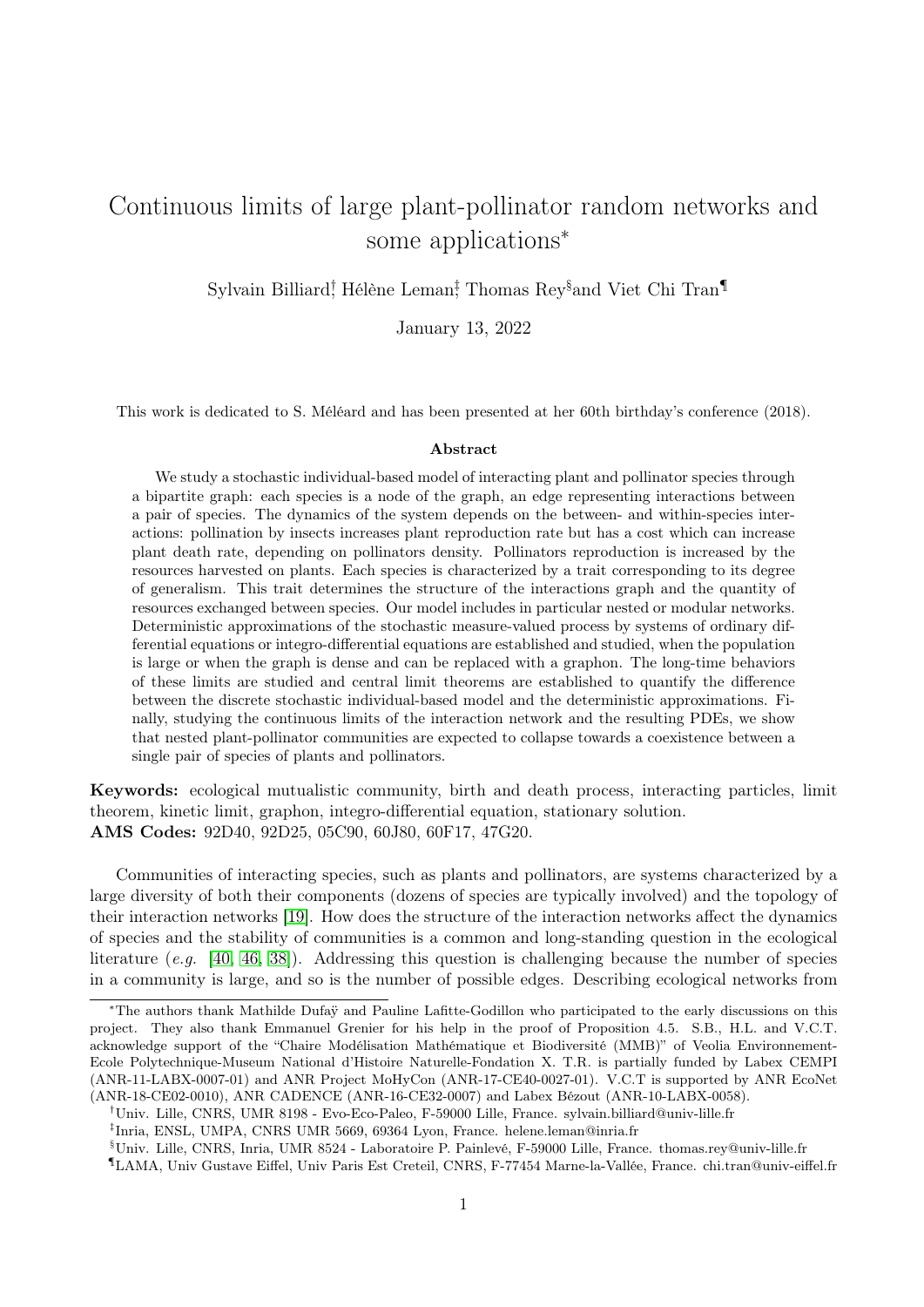observations thus needs much effort, without being ensured that the inferred networks are representative of the studied communities (interactions can indeed depend on space and time, but also on the abundances of the species which makes them harder or not to observe). From a theoretical point of view, the study of the dynamics and stability of communities most often relies either on the numerical analysis of large systems of ordinary differential equations, or on the study of the system near equilibrium in simplified communities (see e.g. [40, 41, 7, 15, 18, 26, 44, 45, 46, 38] and [2] for a review). This makes difficult the identification of general properties of ecological communities. Overall, despite being more than 50 years old, the question of how correctly modelling ecological networks and communities is still challenging. In this paper, we develop a new theoretical framework that could help in addressing the previous questions, based on the fact that networks are hierarchically structured. Interactions can indeed be considered at different scales: between individuals, between species or at the level of the whole community [29]. At all scales however, several studies showed evidence that the structure of the interaction networks is due to traits variation between or within species' such as size, symmetry or time of activity e.g.  $[16, 48, 47, 4]$ . Starting from a stochastic individual-based model, our goal is to provide simplifications of an ecological network deriving the continuous limits of both the population sizes and the interaction graph structured by a trait.

We focus on a particular ecological community: plant and pollinator species. The interactions between individuals of each species are modelled by a bipartite random network. Interactions affect the demographic rates of plant and pollinator individuals because of resources exchanges. On the one hand, plants benefit from pollinators visitations to increase their reproduction rate. On the other hand, pollinators consume nectar, leaves, pollen, etc. which increases their reproduction or survival rates. However, producing such resources is costly for the plants, which can negatively affect plant demographic rates, proportionally to pollinators density [30, 32].

The interaction rates between plant and pollinator individuals are modelled by a random graph where the species are the nodes of the graph. The existence of an edge between a plant and a pollinator species indicates that individuals of these two species can interact. The resulting graph is bipartite, since there is by definition no direct edges between insect species or between plant species. The topology of the graph depends on a trait that represents the degree of generalism of the species. Any pair of plant-pollinator species is connected independently from the other pairs with a probability that depends on the traits of the two considered species. This simple model corresponds to Erdös-Rényi graphs, where the probability of connection is the same for every pairs. Such a model can also generate particular structures such as nested or modular graphs which are commonly found in ecological networks [46, 29].

In Section 1, we present the stochastic individual based model, how the random interactions graph is modelled, and how interactions affect demographic rates. Considering large populations but with a fixed number of species, we show in Section 2 how the dynamics can be approximated by a system of ODEs (close to the ones commonly studied in the ecological literature). The fluctuations between the approximated deterministic limit and the stochastic individual based process are established. In Section 3, we derive a continuous approximation of the random graph when the numbers of plant

and pollinator species, say n and m, are also large. When the graph is dense *(i.e.* the order of the number of edges is in  $O(n \times m)$ , the complex random network can be replaced by a continuous object, namely a graphon [14, 39]. In this case, the high-dimensional system of ODEs can be replaced by two partial integro-differential equations: one for the plants and the other for the pollinators. The latter equations fall into the broader class of kinetic equations, the most well known and studied being the seminal Boltzmann and Vlasov equations. The use of such mesoscopic scale, namely intermediate between a microscopic agent based approach [25], and an averaged macroscopic one (over space) such as [42], is not a novelty for modeling competitive interactions between species [21, 35, 9, 10], *i.e.* with a large but not infinite number of species with trait structure. Indeed, such approach can be traced back as early as the book of [43] for the mathematical modeling of evolutionary ecology. However, the kinetic treatment of large random networks and their approximations by integro-differential equations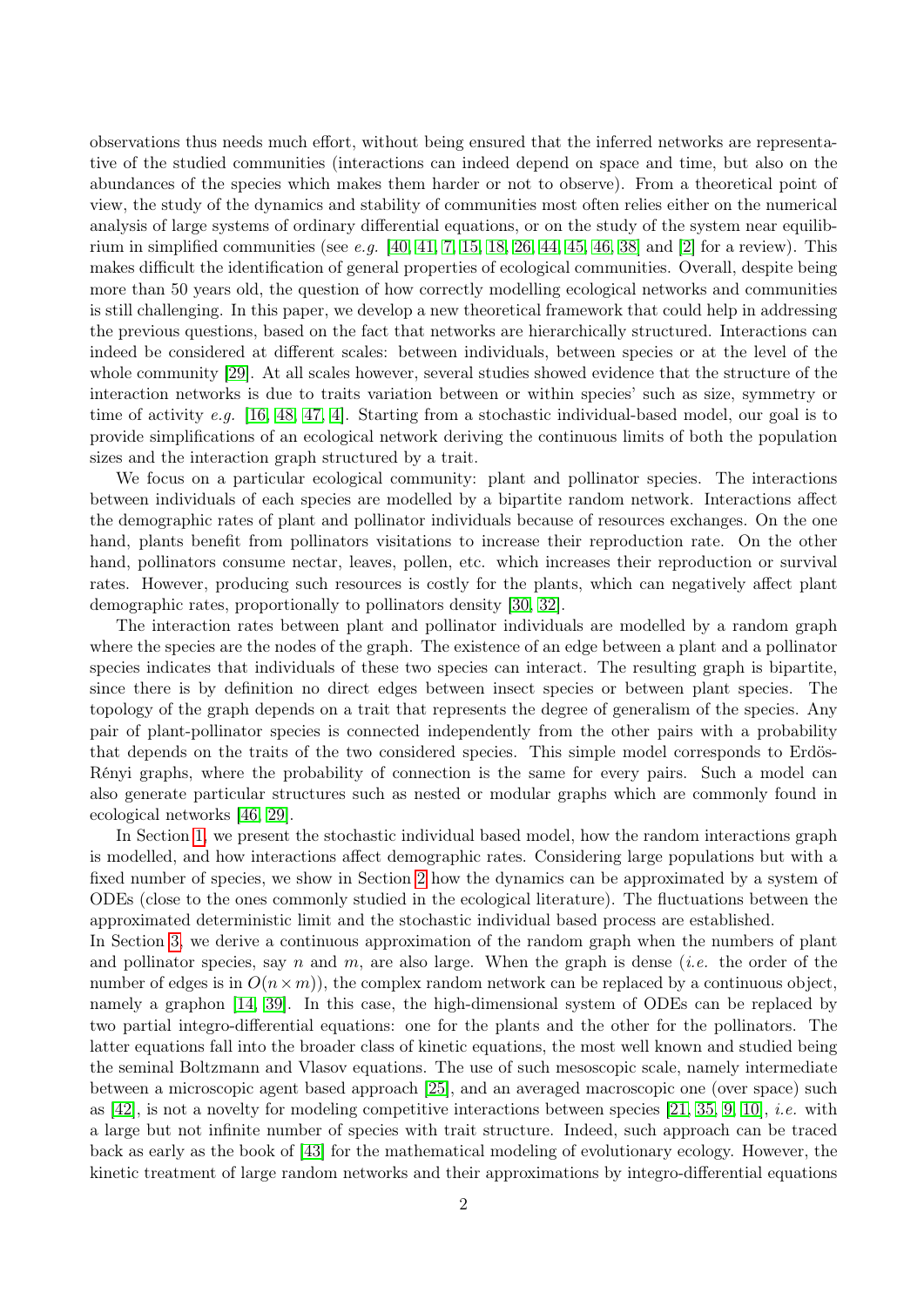is new to our knowledge. Finally, in Section 4, the large-time behaviors of the ODE system or of the integro-differential equations are studied and simulations are produced to explore several situations.

## 1 Stochastic individual based model with species interactions

In this section, we introduce a stochastic individual-based model of plant and pollinator species. In this model, the number of species and the number of individuals in each species are finite. Each species is defined by a trait, for instance a morphological or functional trait, which determines its degree of generalism. This trait shapes the interaction network: generalist plant species can be visited by a large number of insect species and generalist pollinator species can visit a large number of plant species. Even though several coevolved traits can be considered in the model (*e.g.* orchids have flower with a particular morphology, color, phenology, etc.), we will focus on a single trait for the sake of simplicity. The dynamics is driven by the births and deaths of individuals at random times that depend 1) on their position in the plant-pollinator network, determined by their species' trait, 2) by the weights of the interactions between pairs of species, and 3) by the population sizes of the species. The evolution of these interacting populations is described by a stochastic differential equation (SDE) involving Poisson point measures and an acceptance-rejection algorithm as in the Gillespie algorithm [27] (see Fournier and Méléard [25] for the mathematical formulation of the Gillespie algorithm by mean of SDEs in cases with interactions).

## 1.1 Description of the plant-pollinator community

We suppose n and m plant and pollinator species, respectively, which are characterized by some traits  $x \in [0,1]$  and  $y \in [0,1]$ . For  $i \in \{1,\ldots,n\} = [1,n]$  and  $j \in \{1,\ldots,m\} = [1,m]$ , we respectively denote  $x^i$  and  $y^j$  the trait of the plant species i and of the pollinator species j. These traits can represent for instance their degree of generalism, *i.e.* their tendency to interact with a large number of other species: a species is considered as generalist when its trait  $(x^i \text{ or } y^j)$  is close to 1, or specialist when it is close to 0.

## 1.2 The plant-pollinator interaction network as a bipartite random graph

Plants and pollinators interact through a bipartite network where each species is a vertex, and an interaction is an edge. We denote  $i \sim j$  or  $j \sim i$  when individuals of the plant species i can interact with individuals of the pollinator species  $j$ . There are no edges between two plant or two pollinator species because the network only represents interactions between plants and pollinators. Yet, when specifying the birth and death rates, competition kernels within and between plant species, and within and between pollinator species, will be introduced in the model.

The bipartite graph can be represented by an  $n \times m$  adjacency matrix  $G^{n,m}$ , with

$$
G_{ij}^{n,m} = \begin{cases} 1 \text{ if the pollinator species } j \text{ can interact with the plant species } i, \\ 0 \text{ otherwise.} \end{cases}
$$

Regarding the structure of the network, we consider a stochastic bipartite graph that generalizes the Erdös-Rényi random graph ([13, 22, 20]). We assume that the probability  $\phi(x^i, y^j)$  there is an edge  $i \sim j$  between plant species i and pollinator species j only depends on the traits  $x^i$  and  $y^j$  of these two species. Different pairs are supposed to be connected independently, the interaction graph is thus built such that:

Assumption 1.1. Conditionally on  $(x^i, y^j)_{i,j \in [\![1,n]\!] \times [\![1,m]\!]}$ , the random variables  $(G_{ij}^{n,m})_{(i,j) \in [\![1,n]\!] \times [\![1,m]\!]}$ are independent and distributed as Bernoulli random variables with parameters  $(\phi(x^i, y^j))_{(i,j)\in[\![1,n]\!]\times[\![1,m]\!]}.$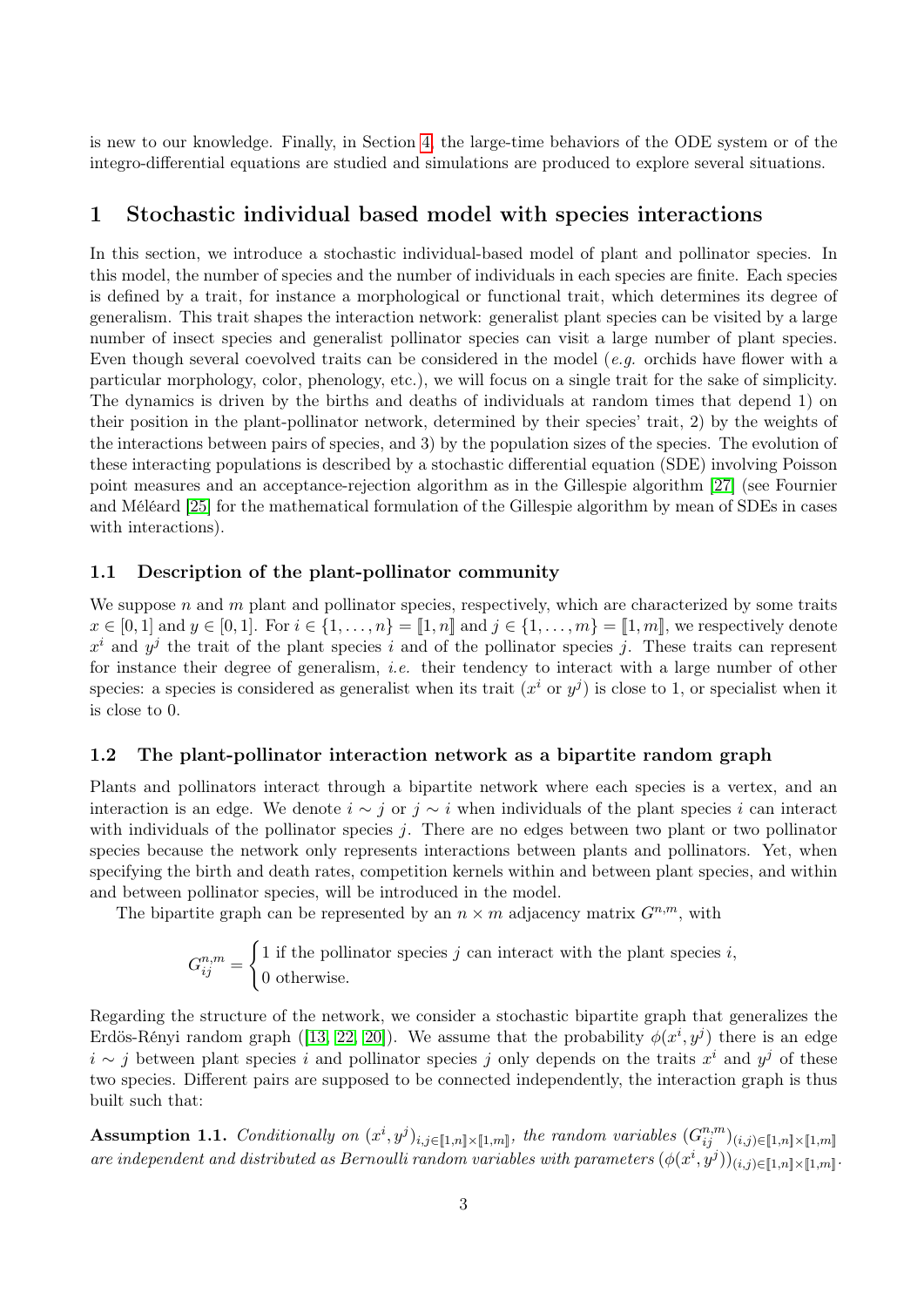

Figure 1: (a): Nested (left) or modular (right) bipartite networks, from Fontaine et al. [24]. (b) Pollination network for diurnal and nocturnal insect species, from Knop et al. [37]

**Example 1.2.** Case 1. If there exists  $\phi_0 \in (0,1)$  such that for all i and j,  $\phi(x^i, y^j) = \phi_0$ , then the stochastic network is a bipartite Erdös-Rényi graph. The degrees of nodes representing pollinators (resp. plants), i.e. the numbers of edges, do not depend on the species traits. Degrees are thus independent binomial r.v. with parameters  $(m, \phi_0)$  (resp.  $(n, \phi_0)$ ) and the total number of edges follows a binomial distribution with parameters  $(nm, \phi_0)$ .

**Case 2.** The probability of an edge  $i \sim j$  between two species i and j depends on their degree of generalism, for instance by assuming:

$$
\phi(x^i, y^j) = x^i y^j. \tag{1.1}
$$

Under this assumption, two generalist species ( $x^i$  and  $y^j$  close to 1) have a higher probability to be connected than two specialist species ( $x^i$  and  $y^j$  close to 0). Nested graphs result from such an assumption  $(Fia. 1 a-left).$ 

Case 3. When plant and pollinator species can be structured in groups, for instance because of pollination syndrome or spatio-temporal segregation, the probability of an edge  $i \sim j \phi(x^i, y^j) = \phi_{IJ}$  depends only on classes  $I \ni i$  and  $J \ni j$ . The resulting random graph is a Stochastic Block Model (SBM [33], see e.g. [1] for a review), often called modular networks in community ecology ( Fig. 1 a-right).

If species i and j interact, i.e. if  $G_{ij}^{n,m} = 1$ , we denote by  $c_{ij}^{n,m}$  the weight of the interaction  $i \sim j$ . The quantity  $c_{ij}^{n,m}$  describes the intensity and frequency of the relation between the pollinator species j and the plant species i. From the point of view of the plant,  $c_{ij}^{n,m}$  can be interpreted as a measure of the pollination services received from the pollinators. From the point of view of the pollinators,  $c_{ii}^{n,m}$ ij measures the quantity and quality of nutrients collected from the plants.

Assumption 1.3. For all  $n, m \in \mathbb{N}^2$ , conditionally on  $(x^i, y^j)_{(i,j) \in [\![1,n]\!] \times [\![1,m]\!]}, (c_{ij}^{n,m})_{(i,j) \in [\![1,n]\!] \times [\![1,m]\!]}$  is assumed to be a sequence of independent random variables such that

• the expected values only depend on the traits of the plants and pollinators through a function  $c^{n,m} : [0,1]^2 \to \mathbb{R}$ : for all  $i \in [1,n], j \in [1,m]$ .

$$
\mathbb{E}_{x,y}\left[c_{ij}^{n,m}\right] = c^{n,m}\left(x^i, y^j\right),\tag{1.2}
$$

with  $\mathbb{E}_{x,y}[A] = \mathbb{E}[A|(x^i, y^j)_{(i,j) \in [\![1,n]\!] \times [\![1,m]\!]}],$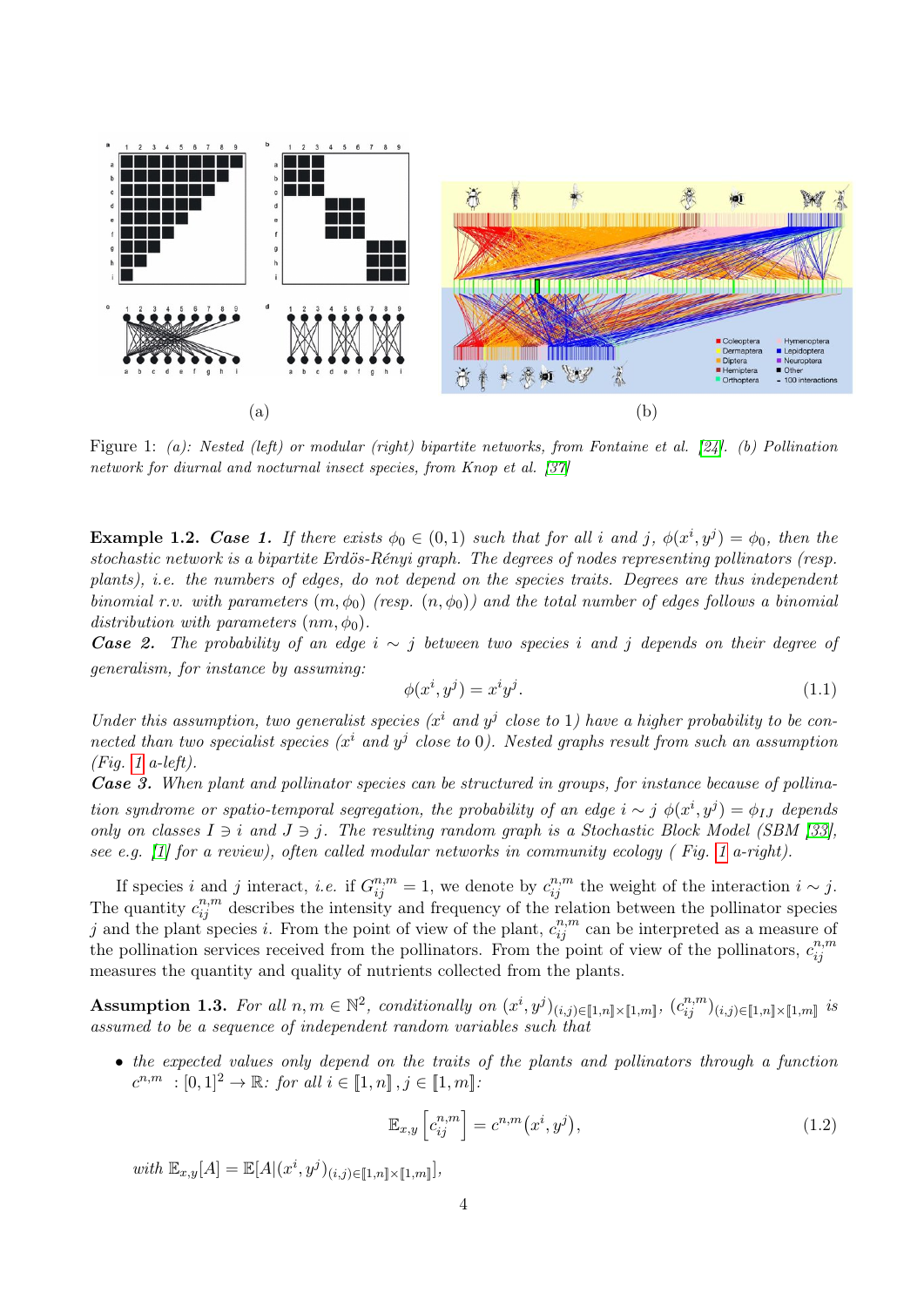• and the variances decrease with n and m such that:

$$
V_{max} := \sup_{n \in \mathbb{N}, m \in \mathbb{N}} \sup_{(i,j) \in [\![1,n]\!] \times [\![1,m]\!]} Var_{x,y}((m+n)c_{i,j}^{n,m}) < \infty. \tag{1.3}
$$

## 1.3 Stochastic dynamics of the plant-pollinator community

The dynamics of the plant and pollinator populations within the community is ruled by random point birth and death events. We assume that the size of the population of plants and pollinators is scaled by a factor  $K > 0$ , called the carrying capacity in ecology. This carrying capacity K is a measure of the size of the system, in other words, it controls the total abundance of the whole community that can be sustained by the environment. A continuous limit of the stochastic dynamics will be obtained when the species abundances tend to infinity, in other words when  $K \to \infty$ .

Given the scaling factor K, we denote  $P_t^{K,i}$  $A_t^{K,i}$  and  $A_t^{K,j}$  $t_t^{A,j}$  the size of the plant and pollinator species i and j at time t. The plant and pollinator populations at time t can be represented by the following point measures:

$$
\mathbf{P}_{t}^{K,n,m}(dx) = \frac{1}{nK} \sum_{i=1}^{n} P_{t}^{K,i} \delta_{x^{i}}(dx), \qquad \mathbf{A}_{t}^{K,n,m}(dy) = \frac{1}{mK} \sum_{j=1}^{m} A_{t}^{K,j} \delta_{y^{j}}(dy). \tag{1.4}
$$

The interactions between plants and pollinators are characterized by an exchange of resources [32]. The quantity of resources gained by plants or pollinators  $R$  is modeled through a "mass-action" model". At time t, in the population scaled by  $K$ , a single individual of the plant species i interacting with pollinator species  $j$  is supposed to gain a quantity of resources (here the pollination service) proportional to the abundance of pollinators  $A_t^{K,j}$  $_{t}^{K,j}/K$  weighted by the interaction efficiency  $c_{ij}^{n,m}$ , such that the total resource gained by a plant individual of species  $i$  through the pollination interactions is

$$
R_t^{A,K,i} := \sum_{j \sim i} \frac{c_{ij}^{n,m} A_t^{K,j}}{K}.
$$
\n(1.5)

Similarly, for a given pollinator of the species  $j$ , the resources gained from the interaction with the plant species at time  $t$  in the population parameterized by  $K$  is assumed to be:

$$
R_t^{P,K,j} = \sum_{i \sim j} \frac{c_{ij}^{n,m} P_t^{K,i}}{K}.
$$
\n(1.6)

The dynamics of the community is supposed to be governed by the birth and death rates of the plant and pollinator populations. We denote  $b^P(R)$  and  $b^A(R)$  the individual birth rate of plant and pollinator species, respectively, each depending on the quantity of resources exchanged  $R^P$  or  $R^A$ . Similarly, we denote  $d^P(R)$  and  $d^A(R)$  the individual death rates. Finally,

$$
g^{P}(R) := b^{P}(R) - d^{P}(R) \text{ and } g^{A}(R) := b^{A}(R) - d^{A}(R), \qquad (1.7)
$$

are the component of the growth rate due to the interactions between plants and pollinators.

The plants and pollinators dynamics are also assumed to be affected by logistic competition among plants and among pollinators (within and between species competition). We suppose that competition strength depends on the traits  $x$  and  $y$ . This can represent the fact that plants or pollinators with similar traits tend to share similar ecological niche, or phenology, etc. A plant with trait  $x \in [0,1]$ suffers an additional death rate term due to competition such that

$$
k \star \mathbf{P}_t^{K,n,m}(x) := \int_{[0,1]} k(x, x') d\mathbf{P}_t^{K,n,m}(dx') = \frac{1}{nK} \sum_{i=1}^n k(x, x^i) P_t^{K,i},
$$
(1.8)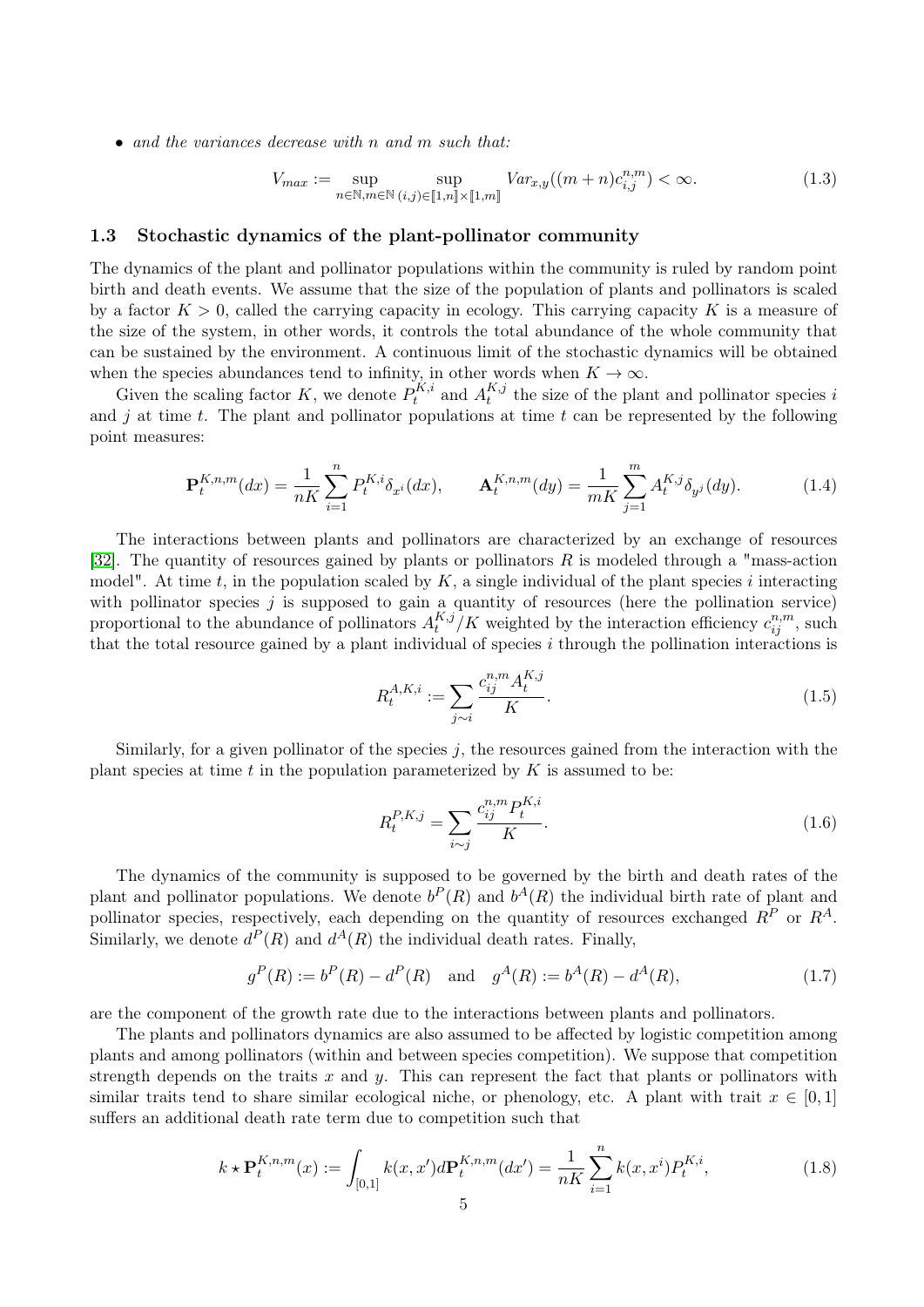where  $k(x, x')$  quantifies the competition pressure exerted by another plant of trait x'. Similarly, a pollinator with trait  $y' \in [0,1]$  suffers an additional death rate due to competition with pollinators of trait  $y$  is

$$
h \star \mathbf{A}_t^{K,n,m}(y) := \int_{[0,1]} h(y,y') d\mathbf{A}_t^{K,n,m}(dy') = \frac{1}{mK} \sum_{j=1}^m h(y,y^j) A_t^{K,j},\tag{1.9}
$$

where  $h(y, y')$  quantifies the competition of individuals with trait y' on individuals with trait y.

The following assumptions on the functions involved in the model will be needed, both for modeling and mathematical purposes.

**Assumption 1.4.** (i) The birth rates  $b^P$  and  $b^A$  are assumed to be bounded on  $\mathbb{R}^+$  by constants  $M^P > 0$ and  $M^A > 0$  respectively. Moreover, all the rate functions  $b^P$ ,  $b^A$ ,  $d^P$  and  $d^A$  are assumed to be locally Lipschitz continuous on  $[0, \infty)$ .

(ii) The competition kernels k and h are assumed to be continuous on  $[0,1]^2$ .

### 1.4 Stochastic differential equations

Following works by Méléard and co-authors [25, 17], it is possible to describe the evolution of the population measures  $(\mathbf{P}_t^{K,n,m})$  $_{t}^{K,n,m},\mathbf{A}_{t}^{K,n,m}$  $_{t}^{K,n,m}$ <sub>t</sub> $_{t\in\mathbb{R}_{+}}$  defined in (1.4) by stochastic differential equations (SDEs) driven by Poisson point measures. Let us first present these SDEs and then explain their heuristic meaning.

**Definition 1.5.** Suppose that assumptions 1.1, 1.3 and 1.4 hold. Let  $Q_B^P(ds, dk, d\theta)$ ,  $Q_D^P(ds, dk, d\theta)$ ,  $Q_B^A(ds, dk, d\theta)$  and  $Q_D^A(ds, dk, d\theta)$  be Poisson point measures on  $\mathbb{R}_+ \times \overline{E} := \mathbb{R}_+ \times [1, n] \times \mathbb{R}_+$  with intensity measure  $q(ds, dk, d\theta) = ds n(dk) d\theta$  where ds and  $d\theta$  are Lebesgue measures on  $\mathbb{R}_+$  and where  $n(dk)$  is Lebesgue measure on  $\mathbb{N}^* = \{1, 2, \dots\}.$ *For i* ∈ {1, ... *n*} and *j* ∈ {1, ... *m*}, one has

$$
P_{t}^{K,i} = P_{0}^{K,i} + \int_{0}^{t} \int_{E} \mathbb{1}_{i=k} \mathbb{1}_{\theta \leq b^{P}\left(R_{s-}^{A,K,i}\right) P_{s-}^{K,i}} Q_{B}^{P}(ds, dk, d\theta)
$$
  
- 
$$
\int_{0}^{t} \int_{E} \mathbb{1}_{i=k} \mathbb{1}_{\theta \leq \left[d^{P}\left(R_{s-}^{A,K,i}\right) + k\star \mathbf{P}_{s-}^{K,n}(x^{i})\right] P_{s-}^{K,i}} Q_{D}^{P}(ds, dk, d\theta)
$$
  

$$
A_{t}^{K,j} = A_{0}^{K,j} + \int_{0}^{t} \int_{E} \mathbb{1}_{j=k} \mathbb{1}_{\theta \leq b^{A}\left(R_{s-}^{P,K,j}\right) A_{s-}^{K,j}} Q_{B}^{A}(ds, dk, d\theta)
$$
  
- 
$$
\int_{0}^{t} \int_{E} \mathbb{1}_{j=k} \mathbb{1}_{\theta \leq \left[d^{A}\left(R_{s-}^{P,K,j}\right) + h\star \mathbf{A}_{s-}^{K,m}(y^{j})\right] A_{s-}^{K,j}} Q_{D}^{A}(ds, dk, d\theta).
$$
 (1.11)

The above SDEs correspond to the mathematical formulation of the individual-based simulations classically used in ecology and originated with Gillespie's algorithm [27, 28]. The Poisson point measures  $Q_B^P$  and  $Q_B^A$  (resp.  $Q_D^P$  and  $Q_D^A$ ) give the random times of possible birth (resp. death) events. The indicators  $\mathbb{1}_{i=k}$  or  $\mathbb{1}_{j=k}$  in the integral ensure that the equations for  $P^{K,i}$  or  $A^{K,j}$  are indeed modified when the birth or death events affect the plant population  $i$  or pollinator population  $j$ . The indicators in  $\theta$  correspond to an acceptance-rejection algorithm so that the birth and death times occur with the correct rates. Note that in these SDEs, the network is hidden in the definitions of the terms  $R_s^{A,K,i}$ and  $R_s^{P,K,j}$  (see (1.5) and (1.6)).

In order to approximate the individual-based model with ODEs or integro-differential equations, we can reformulate the SDEs (1.10) and (1.11) by expressing the processes  $P^{K,i}$  and  $A^{K,j}$  as semimartingales. The following proposition also states the existence and uniqueness of a solution to (1.10)-  $(1.11).$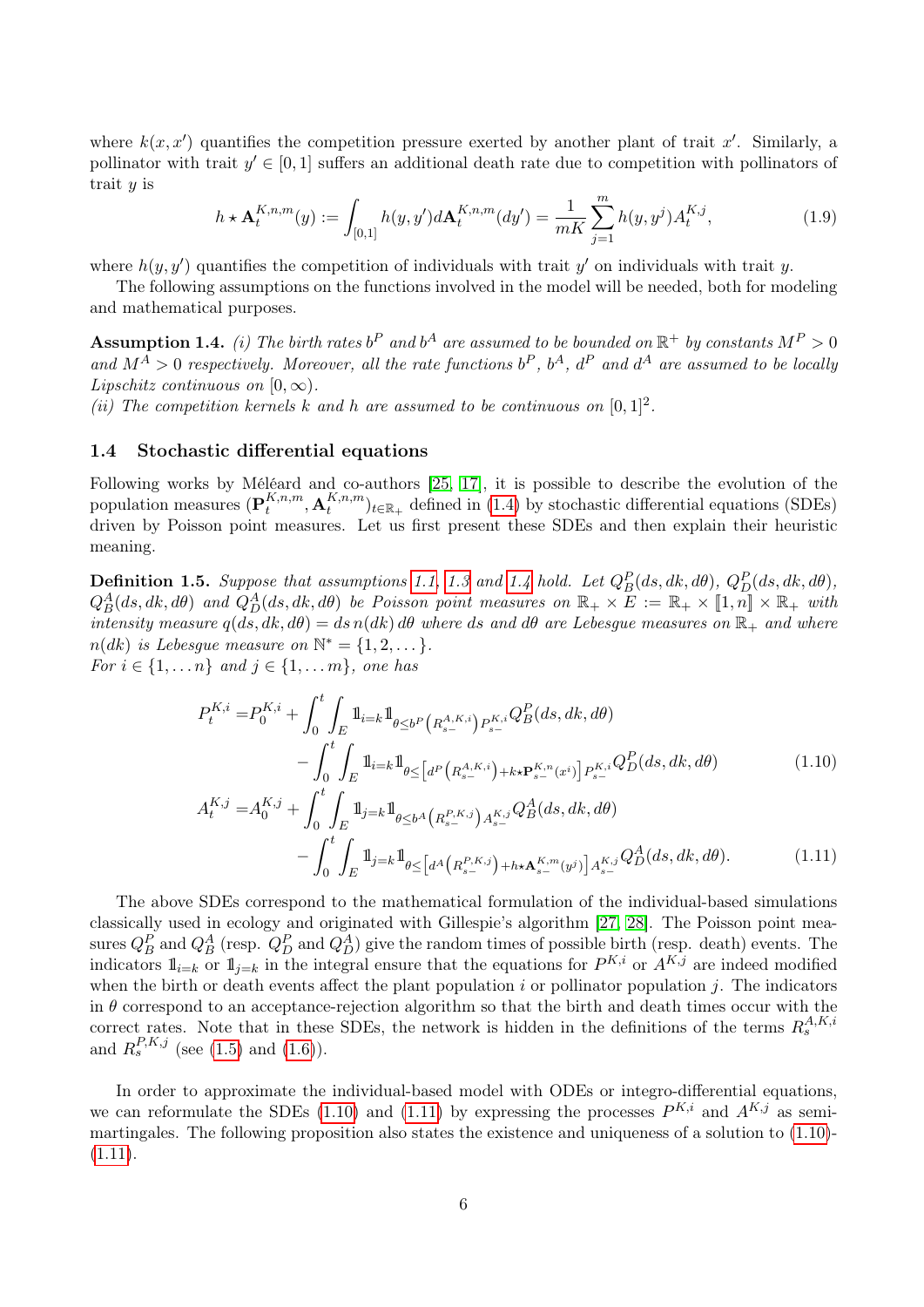**Proposition 1.6.** Consider here n, m and K fixed. Assume 1.4 and that

$$
\mathbb{E}\left[\langle \mathbf{P}_0^{K,n,m},1\rangle^2+\langle \mathbf{A}_0^{K,n,m},1\rangle^2\right]<+\infty,
$$

then the processes defined by (1.10) and (1.11) are well defined on R. Moreover, for all  $T \geq 0$ ,

$$
\mathbb{E}\left[\sup_{t\in[0,T]} \langle \mathbf{P}_t^{K,n,m}, \mathbb{1}\rangle^2 + \langle \mathbf{A}_t^{K,n,m}, \mathbb{1}\rangle^2\right] < +\infty.
$$
\n(1.12)

For any  $f : [0, 1] \to \mathbb{R}$  measurable test function, we have:

$$
\langle \mathbf{P}_{t}^{K,n,m}, f \rangle = \frac{1}{n} \sum_{i=1}^{n} \frac{1}{K} P_{t}^{K,i} f(x^{i})
$$
  

$$
= \langle \mathbf{P}_{0}^{K,n,m}, f \rangle + \int_{0}^{t} \frac{1}{nK} \sum_{i=1}^{n} f(x^{i}) \Big[ g^{P} \big( R_{s-}^{A,K,i} \big) - k \star \mathbf{P}_{s}^{K,n,m}(x^{i}) \Big] P_{s}^{K,i} ds
$$
  

$$
+ \frac{1}{nK} \sum_{i=1}^{n} f(x^{i}) M_{t}^{K,i}, \qquad (1.13)
$$

where  $(M^{K,i})_{i\in\{1,\ldots,n\}}$  are square integrable martingales with predictable quadratic variation processes:

$$
\langle M^{K,i} \rangle_t = \int_0^t \left( b^P \left( R_s^{A,K,i} \right) + d^P \left( R_s^{A,K,i} \right) + k \star \mathbf{P}_s^{K,n,m}(x^i) \right) P_s^{K,i} ds. \tag{1.14}
$$

A similar expression holds for the pollinator populations. For any  $f : [0,1] \to \mathbb{R}$  measurable test function, we have:

$$
\langle \mathbf{A}_{t}^{K,n,m}, f \rangle = \frac{1}{m} \sum_{j=1}^{m} \frac{1}{K} A_{t}^{K,j} f(y^{j})
$$
  

$$
= \langle \mathbf{A}_{0}^{K,n,m}, f \rangle + \int_{0}^{t} \frac{1}{mK} \sum_{j=1}^{m} f(y^{j}) \Big[ g^{A} \big( R_{s-}^{P,K,j} \big) - h \star \mathbf{A}_{s}^{K,n,m}(y^{j}) \Big] A_{s}^{K,j} ds
$$
  

$$
+ \frac{1}{mK} \sum_{j=1}^{m} f(y^{j}) M_{t}^{K,j}, \qquad (1.15)
$$

where  $(M^{K,j})_{j\in\{1,\ldots,m\}}$  are square integrable martingales with predictable quadratic variation processes:

$$
\langle M^{K,j} \rangle_t = \int_0^t \left( b^A \big( R_s^{P,K,j} \big) + d^A \big( R_s^{P,K,j} \big) + h \star \mathbf{A}_s^{K,n,m}(y^j) \right) A_s^{K,j} ds.
$$

The proof follows from usual stochastic calculus with Poisson point processes  $(e,q, [34])$ , as developed in [6, 25] for example. We however give a sketch of proof in Appendix A.1.

Thus the processes  $(\mathbf{P}_t^{K,n,m})$  $_{t}^{K,n,m}$ <sub> $)_{t\in\mathbb{R}_{+}}$  and  $(\mathbf{A}_{t}^{K,n,m})$ </sub>  $_{t}^{K,n,m}$ <sub>t</sub> $_{t\in\mathbb{R}_{+}}$  are well-defined in the set  $\mathbb{D}(\mathbb{R}_{+},\mathcal{M}_{F}([0,1]))$  of right-continuous left-limited (càdlàg) processes with values in the set of finite measures on [0, 1]. The space  $\mathcal{M}_F([0,1])$  embedded with the weak topology is a Polish space and the set of càdlàg functions is embedded with the Skorokhod topology  $(e.g. [11])$  which makes it Polish as well.

## 2 Community dynamics limit when abundances are large but the number of species is fixed

In this section, we consider the numbers of species n and m as fixed while the plant and pollinator populations size tend to  $+\infty$ .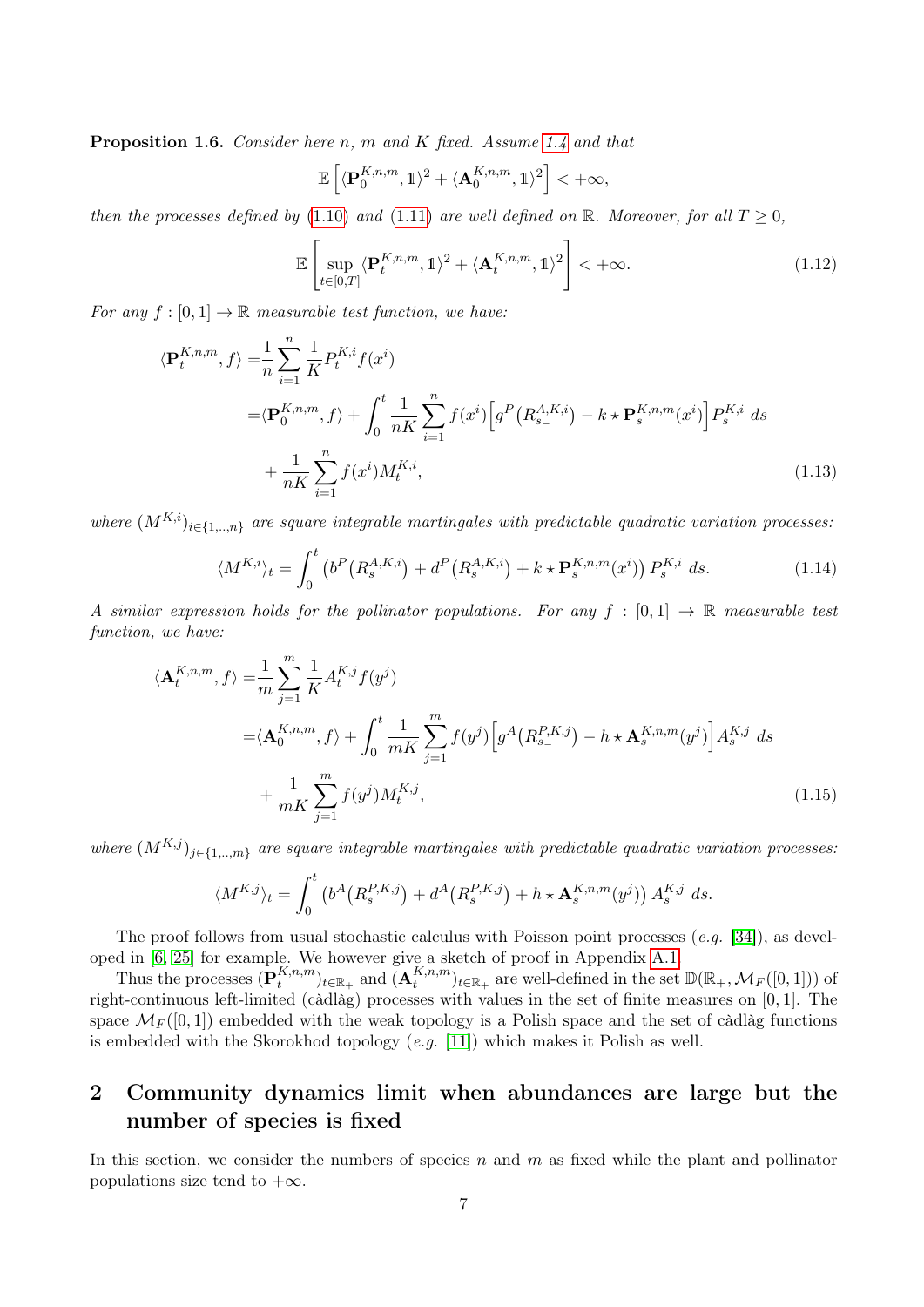### 2.1 Law of large numbers

**Proposition 2.1.** We consider a sequence  $(\mathbf{P}^{K,n,m}, \mathbf{A}^{K,n,m})_{K \in \mathbb{N}}$  of processes as in Definition 1.5, with initial conditions such that

$$
\sup_{K \in \mathbb{N}} \mathbb{E}\left[ \langle \mathbf{P}_0^{K,n,m}, \mathbb{1} \rangle^3 + \langle \mathbf{A}_0^{K,n,m}, \mathbb{1} \rangle^3 \right] < +\infty,\tag{2.1}
$$

and such that there exist  $(\tilde{P}_0^1,\ldots,\tilde{P}_0^n)$  and  $(\tilde{A}_0^1,\ldots,\tilde{A}_0^m)$  satisfying the following convergences almost surely:

$$
\lim_{K \to +\infty} \frac{P_0^{K,i}}{K} = \widetilde{P}_0^i, \qquad \lim_{K \to +\infty} \frac{A_0^{K,j}}{K} = \widetilde{A}_0^j.
$$

Then, for all  $T \geq 0$ , the following convergence holds almost surely for all  $i \in [1, n]$  and  $j \in [1, m]$ :

$$
\lim_{K \to \infty} \sup_{t \le T} \sup_{i,j} \left\{ \left| \frac{P_t^{K,i}}{K} - \widetilde{P}_t^i \right|, \left| \frac{A_t^{K,j}}{K} - \widetilde{A}_t^j \right| \right\} = 0,
$$
\n(2.2)

where  $(\widetilde{P}_t^1,\ldots,\widetilde{P}_t^n)_{t\geq 0}$  and  $(\widetilde{A}_t^1,\ldots,\widetilde{A}_t^m)_{t\geq 0}$  are the unique solution of the system, which exists on  $\mathbb{R}^{n+m}$ .

$$
\forall 1 \leq i \leq n, \quad \frac{d\widetilde{P}_t^i}{dt} = \left( g^P \left( \sum_{j \sim i} \widetilde{R}_t^{A,ij} \right) - \frac{1}{n} \sum_{\ell=1}^n k(x^i, x^\ell) \widetilde{P}_t^{\ell} \right) \widetilde{P}_t^i
$$
\n
$$
\forall 1 \leq j \leq m, \quad \frac{d\widetilde{A}_t^j}{dt} = \left( g^A \left( \sum_{i \sim j} \widetilde{R}_t^{P,ij} \right) - \frac{1}{m} \sum_{\ell=1}^m h(y^j, y^\ell) \widetilde{A}_t^{\ell} \right) \widetilde{A}_t^j,
$$
\n(2.3)

where, for all  $t \in \mathbb{R}^+$ ,  $\widetilde{R}^{P,ij}_t = c^{n,m}_{ij} \widetilde{P}^i_t$  and  $\widetilde{R}^{A,ij}_t = c^{n,m}_{ij} \widetilde{A}^j_t$ .

Eq. (2.3) is similar to a classical Lotka-Volterra system applied to mutualistic interactions with competition. In our case, the species community is structured by the plants traits  $x^i$  and the pollinators traits  $y^j$  which determine the probability and strength of the interactions. In addition, how interactions translate into births and deaths (the so-called numerical response in ecological terms) is embedded in functions  $g^A$  and  $g^P$  (demographic growth) and k and h (competitive kernels). Those functions can take any form (see section 4 for some examples). As a consequence, Eqs. (2.3) can capture a large variety of ecological situations. In particular, many ODE models published in the ecological literature are special cases of Eqs.  $(2.3)$  (e.g. [46, 8, 38]). Our analysis thus shows that ODE models can be commonly seen as a limits of stochastic individual-based models as defined in Section 1.

*Proof.* Since the numbers  $n$  and  $m$  of species are supposed constant, working with the vector processes  $(P^{K,i}_\cdot, A^{K,j}_\cdot)_{i \in [\![1,n]\!], j \in [\![1,m]\!]}$  with values in  $\mathbb{R}^{n+m}_+$  (and not the measure-valued processes) is here sufficient. Notice that under the assumption (2.1), we can obtain by computations similar to the Step 1 of the proof of Proposition 1.6 that:

$$
\sup_{K \in \mathbb{N}} \mathbb{E} \Big[ \sup_{t \in [0,T]} \langle \mathbf{P}_t^{K,n,m}, \mathbb{1} \rangle^3 + \langle \mathbf{A}_t^{K,n,m}, \mathbb{1} \rangle^3 \Big] < +\infty. \tag{2.4}
$$

The global existence and uniqueness of solution to (2.3) can be proved by classical results for ordinary differential equations: it follows from the local boundedness and Lipschitz property of the functions on the right-hand side. Then this proposition is a direct application of Theorem 2.1 p.456 in the book by Ethier and Kurtz [23].

As a consequence: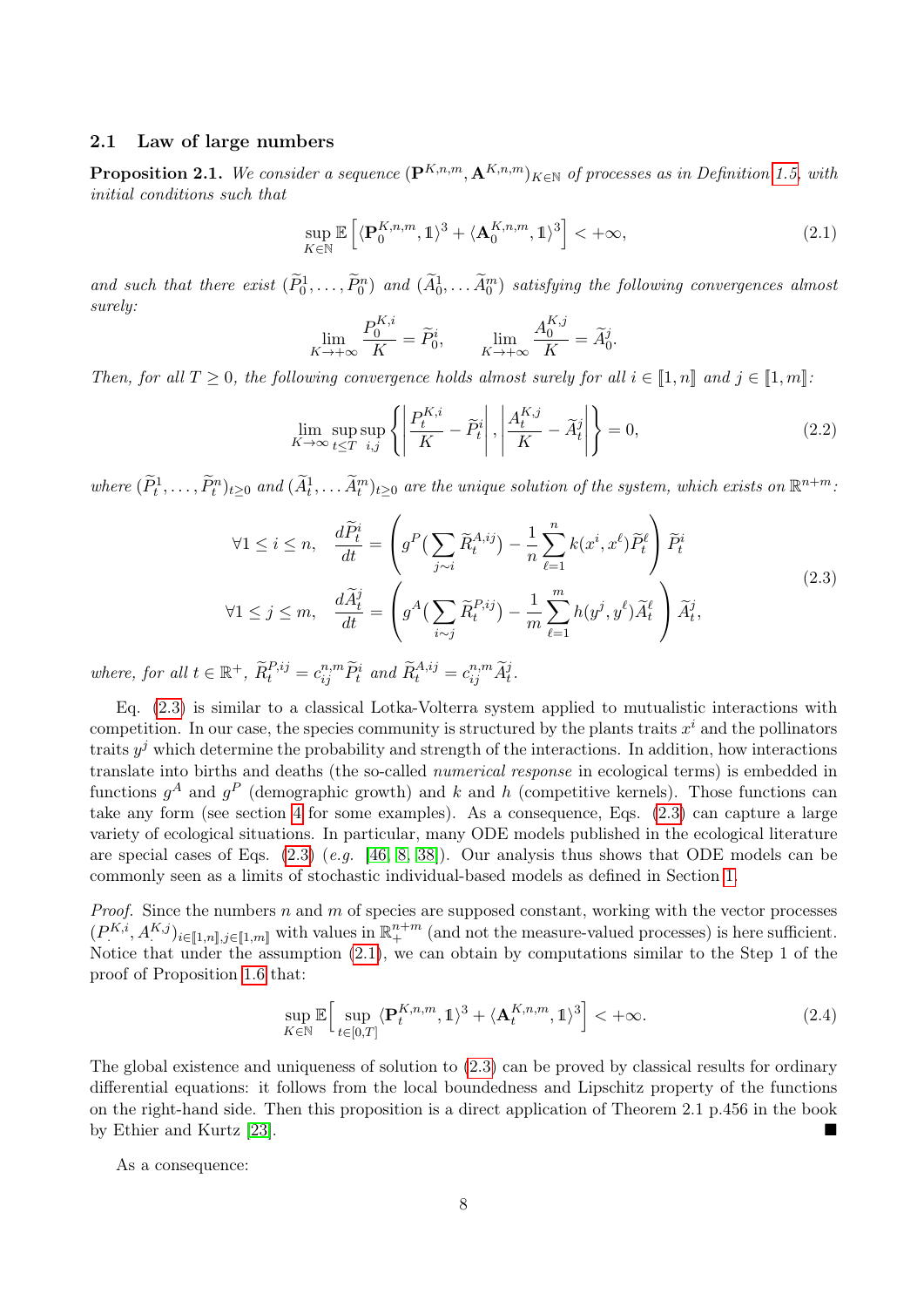**Corollary 2.2.** Under the assumptions of Proposition 2.1, and for any  $T > 0$ , the sequence of measurevalued processes  $(\mathbf{P}^{K,n}, \mathbf{A}^{K,m})_{K \in \mathbb{N}}$  converges a.s. and uniformly in the Skorohod space  $\mathbb{D}\left([0,T],\mathcal{M}_F([0,1])^2\right)$  to the process  $(\widetilde{\mathbf{P}}^n,\widetilde{\mathbf{A}}^m)$  defined by:

$$
\widetilde{\mathbf{P}}_t^n(dx) = \frac{1}{n} \sum_{i=1}^n \widetilde{P}_t^i \delta_{x^i}(dx), \qquad \widetilde{\mathbf{A}}_t^m(dy) = \frac{1}{m} \sum_{j=1}^m \widetilde{A}_t^j \delta_{y^j}(dy).
$$

In this corollary, the space  $\mathcal{M}_{F}([0,1])^{2}$  can be embedded with the total variation topology which is stronger than the weak topology: as n, m, the sequences  $(x^1, \ldots x^n)$  and  $(y^1, \ldots y^m)$  remain unchanged, all the measures are absolutely continuous with respect to the same counting measures  $\sum_{i=1}^{n} \delta_i$ all the measures are absolutely continuous with respect to the same counting measures  $\sum_{i=1}^{n} \delta_{x_i}$  or  $\sum_{j=1}^{m} \delta_{y_j}$ . Also, the uniform convergence in the Skorohod space for any  $T > 0$  yields the convergence for the Skorohod topology on  $\mathbb{R}_+$ .

For the remainder, let us denote by  $\Phi^{P,n,m} = (\Phi_1^{P,n,m}, \cdots \Phi_n^{P,n,m})$  and  $\Phi^{A,n,m} = (\Phi_1^{A,n,m}, \cdots \Phi_m^{A,n,m})$ the applications from  $\mathbb{R}^{n+m}$  into  $\mathbb{R}^n$  and  $\mathbb{R}^m$  respectively such that  $(2.3)$  rewrites for all  $i \in \{1, \ldots n\}$ and  $j \in \{1, ..., m\}$ :

$$
\frac{d\widetilde{P}_t^i}{dt} = \Phi_i^{P,n,m}(\widetilde{P}_t, \widetilde{A}_t) \quad \text{and} \quad \frac{d\widetilde{A}_t^j}{dt} = \Phi_j^{A,n,m}(\widetilde{P}_t, \widetilde{A}_t). \tag{2.5}
$$

### 2.2 Central limit theorem

Let us introduce the fluctuation processes:

$$
\eta_t^{K,P} = \sqrt{K} \begin{pmatrix} P_t^{K,1}/K - \widetilde{P}_t^1 \\ \vdots \\ P_t^{K,n}/K - \widetilde{P}_t^n \end{pmatrix}, \quad \text{and } \eta_t^{K,A} = \sqrt{K} \begin{pmatrix} A_t^{K,1}/K - \widetilde{A}_t^1 \\ \vdots \\ A_t^{K,m}/K - \widetilde{A}_t^m \end{pmatrix}.
$$
 (2.6)

**Proposition 2.3.** Consider the process of Definition 1.5, assume that the functions  $b^A$ ,  $b^P$ ,  $d^A$  and  $d^F$ are of class  $C^1$ , that (2.1) holds, and that the initial conditions  $(\eta_0^{K,F})$  $\eta_0^{K,P},\eta_0^{K,A}$  $\binom{K,A}{0}$  $K \geq 0$  converge in distribution towards a deterministic vector  $(\widetilde{\eta}_0^P, \widetilde{\eta}_0^A)$  when  $K \to +\infty$ . Under the same assumptions as Proposition 2.1, one has

$$
(\eta^{K,P}_t,\eta^{K,A}_t)_{t\geq 0}\underset{K\to\infty}{\Rightarrow}(\widetilde{\eta}^P_t,\widetilde{\eta}^A_t)_{t\geq 0},
$$

where the converge holds in law in the Skorohod space  $\mathbb{D}(\mathbb{R}_+, \mathbb{R}^{n+m})$  and where the processes  $(\tilde{\eta}^P, \tilde{\eta}^A) =$ <br> $(\tilde{\kappa}^P, \tilde{\kappa}^A, \tilde{\kappa}^A)$  $(\widetilde{\eta}^{P,i}, \widetilde{\eta}^{A,j})_{i \in \{1,...n\}, j \in \{1,...m\}}$  are solutions of the following SDEs driven by  $n + m$  independent standard Brownian motions  $(W^{P,i}, W^{A,j})_{1 \leq i \leq n, 1 \leq j \leq m}$  in  $\mathbb{R}$ : for all  $1 \leq i \leq n$  and  $1 \leq j \leq m$ ,

$$
\widetilde{\eta}_{t}^{P,i} = \widetilde{\eta}_{0}^{P,i} + \int_{0}^{t} \sqrt{\left(b^{P}(\widetilde{R}_{s}^{A,i}) + d^{P}(\widetilde{R}_{s}^{A,i}) + \frac{1}{n} \sum_{\ell=1}^{n} k(x^{i}, x^{\ell}) \widetilde{P}_{s}^{\ell}\right) \widetilde{P}_{s}^{i}} dW_{s}^{P,i} \n+ \int_{0}^{t} \left[\sum_{\ell=1}^{n} \frac{\partial \Phi_{i}^{P,n,m}}{\partial p^{\ell}} (\widetilde{P}_{s}, \widetilde{A}_{s}) \widetilde{\eta}_{s}^{P,\ell} + \sum_{\ell=1}^{m} \frac{\partial \Phi_{i}^{P,n,m}}{\partial a^{\ell}} (\widetilde{P}_{s}, \widetilde{A}_{s}) \widetilde{\eta}_{s}^{A,\ell}\right] ds, \n\widetilde{\eta}_{t}^{A,j} = \widetilde{\eta}_{0}^{A,j} + \int_{0}^{t} \sqrt{\left(b^{A}(\widetilde{R}_{s}^{P,j}) + d^{A}(\widetilde{R}_{s}^{P,j}) + \frac{1}{m} \sum_{\ell=1}^{m} h(y^{j}, y^{\ell}) \widetilde{A}_{s}^{\ell}\right) \widetilde{A}_{s}^{j}} dW_{s}^{A,j} \n+ \int_{0}^{t} \left[\sum_{\ell=1}^{n} \frac{\partial \Phi_{j}^{A,n,m}}{\partial p^{\ell}} (\widetilde{P}_{s}, \widetilde{A}_{s}) \widetilde{\eta}_{s}^{P,\ell} + \sum_{\ell=1}^{m} \frac{\partial \Phi_{j}^{A,n,m}}{\partial a^{\ell}} (\widetilde{P}_{s}, \widetilde{A}_{s}) \widetilde{\eta}_{s}^{A,\ell}\right] ds.
$$
\n(2.7)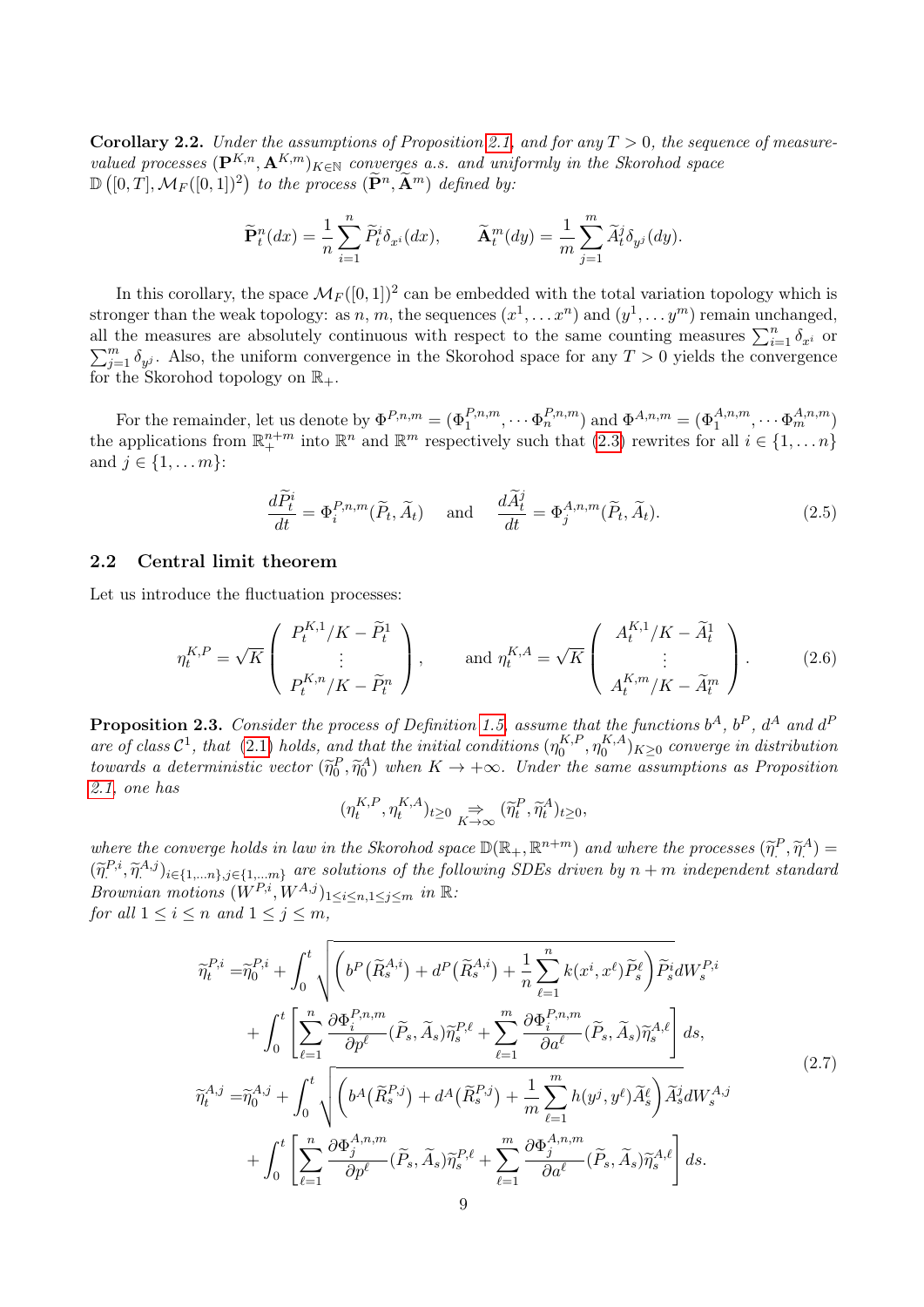Proof of Proposition 2.3. It is a direct application of Theorem 2.3 from Chapter 11 of [23]. The proof can also be carried from the semi-martingale expressions of  $P_t^{K,i}$  $A_t^{K,i}$  and  $A_t^{K,j}$  $_{t_{\infty}}^{R,j}$  (1.13)-(1.15) and (2.5). To understand (2.7), consider for example the *i*th component of  $\eta_t^{K,F}$  $\eta_t^{K,P},\ \eta_t^{K,P,i}$  $t_t^{R,r,i}$ . The other terms can be treated similarly. We sketch here this alternative proof:

$$
\eta_{t}^{K,P,i} = \eta_{0}^{K,P,i} + \sqrt{K} \int_{0}^{t} \frac{1}{n} \sum_{\ell=1}^{n} k(x^{\ell}, x^{i}) \Big( \frac{P_{s}^{K,\ell}}{K} \frac{P_{s}^{K,i}}{K} - \tilde{P}_{s}^{\ell} \tilde{P}_{s}^{i} \Big) ds + \sqrt{K} \frac{M_{t}^{K,i}}{K} \n+ \sqrt{K} \int_{0}^{t} \Big[ g^{P} \Big( \sum_{j \sim i} c_{ij}^{n,m} \frac{A_{s}^{K,j}}{K} \Big) P_{s}^{K,i} - g^{P} \Big( \sum_{j \sim i} c_{ij}^{n,m} \tilde{A}_{s}^{j} \Big) \tilde{P}_{s}^{i} \Big] ds \n= \eta_{0}^{K,P,i} + \frac{1}{n} \sum_{\ell=1}^{n} k(x^{\ell}, x^{i}) \int_{0}^{t} \Big[ \eta_{s}^{K,\ell} \frac{P_{s}^{K,i}}{K} + \tilde{P}_{s}^{\ell} \eta_{s}^{K,i} \Big] ds + \sqrt{K} \frac{M_{t}^{K,i}}{K} \n+ \int_{0}^{t} \Big[ g^{P} \Big( \sum_{j \sim i} c_{ij}^{n,m} \frac{A_{s}^{K,j}}{K} \Big) \eta_{s}^{K,i} + \sqrt{K} \tilde{P}_{s}^{i} \Big( g^{P} \Big( \sum_{j \sim i} c_{ij}^{n,m} \frac{A_{s}^{K,j}}{K} \Big) - g^{P} \Big( \sum_{j \sim i} c_{ij}^{n,m} \tilde{A}_{s}^{j} \Big) \Big) \Big] ds,
$$
\n(2.8)

for the martingale  $M^{K,i}$  appearing in (1.13) with quadratic variation (1.14). Because the birth and death rates are assumed to be of class  $\mathcal{C}^1$ , so is  $g^P$  and a Taylor expansion can be used for the last term:

$$
\sqrt{K}\Big(g^P\Big(\sum_{j\sim i}c_{ij}^{n,m}\frac{A_s^{K,j}}{K}\Big) - g^P\Big(\sum_{j\sim i}c_{ij}^{n,m}\widetilde{A}_s^j\Big)\Big) = (g^P)' \Big(\sum_{j\sim i}c_{ij}^{n,m}\widetilde{A}_s^j\Big) \times \sum_{j\sim i}c_{ij}^{n,m}\sqrt{K}\Big(\frac{A_s^{K,j}}{K} - \widetilde{A}_s^j\Big) + \varepsilon_K
$$

$$
= (g^P)' \Big(\sum_{j\sim i}c_{ij}^{n,m}\widetilde{A}_s^j\Big) \times \sum_{j\sim i}c_{ij}^{n,m}\eta_s^{K,j} + \varepsilon_K,
$$
(2.9)

where  $\varepsilon_K$  is a remainder term. From (2.8) and (2.9), we recognize that:

$$
\eta_t^{K,P,i} = \eta_0^{K,P,i} + \sqrt{K} \frac{M_t^{K,i}}{K} + \int_0^t \Big[ \sum_{\ell=1}^n \frac{\partial \Phi_i^{P,n,m}}{\partial p^{\ell}} (\widetilde{P}_s, \widetilde{A}_s) \widetilde{\eta}_s^{P,\ell} + \sum_{\ell=1}^m \frac{\partial \Phi_i^{P,n,m}}{\partial a^{\ell}} (\widetilde{P}_s, \widetilde{A}_s) \widetilde{\eta}_s^{A,\ell} \Big] ds + \varepsilon_K.
$$

Using the Aldous-Rebolledo criterion  $(e.g. [36])$  it is possible to prove that the distributions of the processes  $(\eta^{K,P}, \eta^{K,A})_K$  form a tight family with a unique limiting value that solves the SDEs (2.7).

Systems of SDEs have already been introduced in the literature to describe the evolution of communities, but they are to our knowledge of a different nature. In (2.7) the noise relates to the fluctuation of the stochastic individual-based model around its deterministic limit (2.5) for  $K \to +\infty$ . In other works, such as in [15] for instance, the white noise corresponds to a diffusive limit obtained when considering a different longer time-scale, as in the Donsker theorem (see e.g. [17, Section 4.2]): the random noise comes from the rapid successions of birth and death events in this accelerated time-scale. In recent works, following the steps of May [40], [3, 26]introduce a system of equations, coupled *via* a smooth random vector field, which describes the approximated dynamical system around an equilibrium state: in this case, the noise models the complexity and nonlinearity of interactions.

## 3 Continuous limits when abundances and the number of species are large

We now consider that the numbers of plant and pollinator species in the network tend to infinity. Taking the limit  $n, m \to +\infty$ , we obtain equations describing the evolution of a population consisting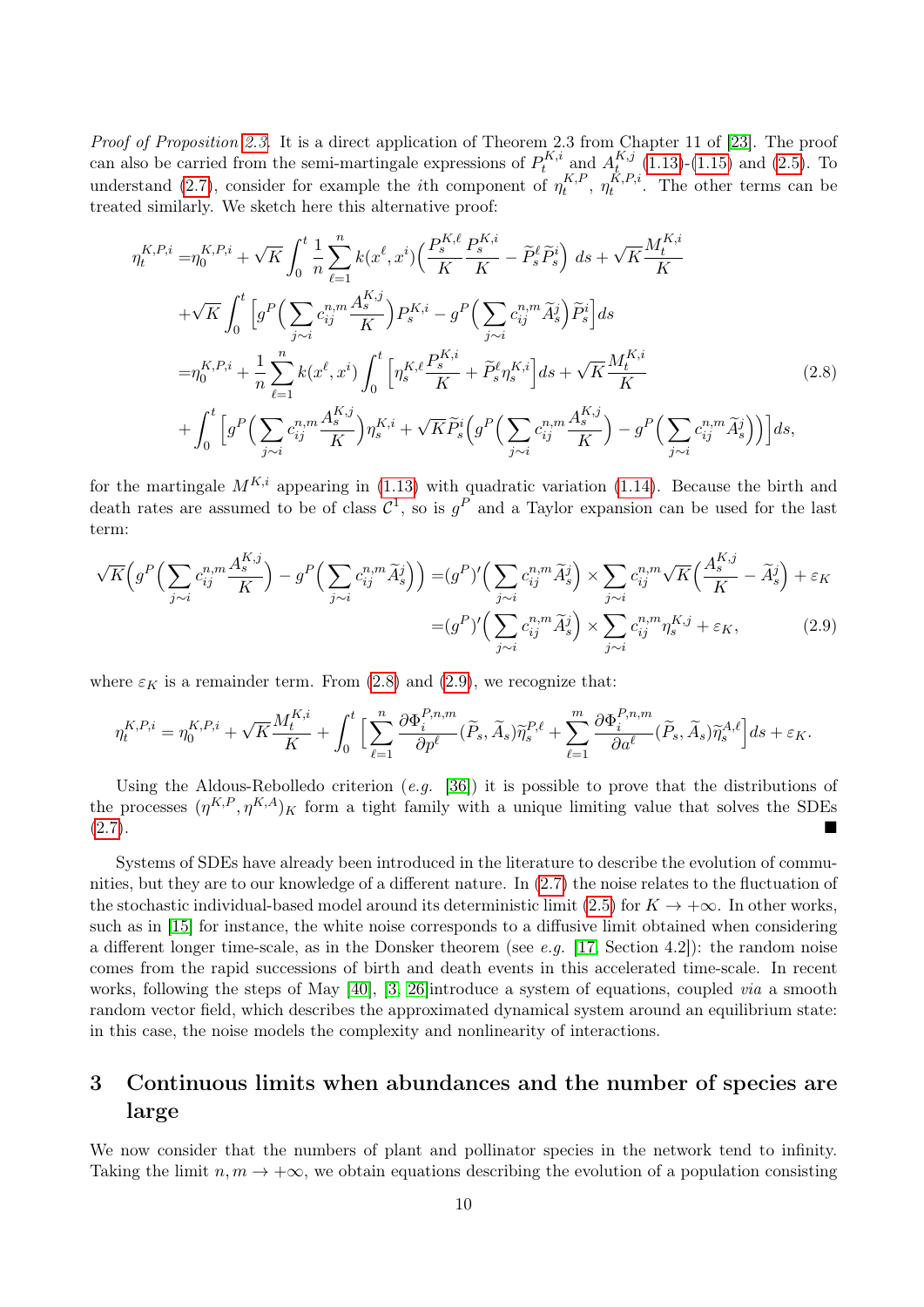in a continuum of species.

First, recall that the plant-pollinator network is defined by its adjacency matrix  $(G_{ij}^{n,m})_{(i,j)\in [\![1,m]\!] \times [\![1,m]\!]}$ that is supposed to satisfy Assumption 1.1 for all n and  $m \in \mathbb{N}$ .

Let the traits of plants and pollinators be chosen according to i.i.d. random variables with cumulative distribution functions  $F_P$  and  $F_A$  respectively. To order species according to their respective trait, we proceed as follows: let  $(\tilde{u}_i)_{i\geq 1}$  and  $(\tilde{v}_j)_{j\geq 1}$  be two sequences of i.i.d. random variables with uniform distribution in [0, 1]; for any  $n, m \in \mathbb{N}^2$ , let  $(u^{i,n})_{i=1..n}$  be the ordered  $n^{th}$  first values of  $(\tilde{u}_i)_{i\geq 1}$  and  $(v^{j,m})_{j=1...m}$  be the ordered  $m^{th}$  first values of  $(\tilde{v}_j)_{j\geq 1}$ , then for any  $i \in \{1,..,n\}$  and  $j \in \{1,..,m\}$ ,

$$
x^{i,n} = F_P^{-1}(u^{i,n})
$$
 and  $y^{j,m} = F_A^{-1}(v^{j,m}).$ 

The indices  $n$  and  $m$  will be dropped when no confusion is possible.

**Assumption 3.1.** We assume that there exists for any  $n, m \in \mathbb{N}^2$  a continuous function  $c^{n,m}$  satisfying the condition (1.2) of Assumption 1.3. Additionally, we assume that there exists a function  $c : [0,1]^2 \mapsto$ R to which the sequences of functions  $nc^{n,m}(.,.)$  and  $mc^{n,m}(.,.)$  converge uniformly, in  $L^{\infty}([0,1]^2)$ , when n and m tend to  $+\infty$ .

The idea in this assumption is that the function  $c(.,.)$  is a "harvesting function" underlying the matrix  $(c_{ij}^{n,m})_{i \in [\![1,n]\!], j \in [\![1,m]\!]}$  of harvesting coefficients.

Notice also that Assumption 3.1 implies that  $n$  and  $m$  grow to infinity with a similar speed. To state this idea in specific terms, we assume that there exists a sequence  $(\alpha_n)_{n>1}$  such that

$$
m = \alpha_n n \quad \text{and} \quad \lim_{n \to \infty} \alpha_n = 1. \tag{3.1}
$$

In what follows, we write  $n \to \infty$ ,  $m \to \infty$  or  $n, m \to \infty$  indistinctly.

**Proposition 3.2.** Let us assume Assumptions 1.1, 1.4 and 3.1 hold and that there exist deterministic continuous bounded densities  $\bar{p}_0$  and  $\bar{a}_0$  such that the following weak convergences hold:

$$
\lim_{n \to +\infty} \frac{1}{n} \sum_{i=1}^{n} \widetilde{P}_0^i \delta_{x^i} \stackrel{w}{=} \bar{p}_0(x) dx, \quad \lim_{m \to +\infty} \frac{1}{m} \sum_{j=1}^{m} \widetilde{A}_0^j \delta_{y^j} \stackrel{w}{=} \bar{a}_0(y) dy \quad a.s.
$$
\n(3.2)

For any  $T \geq 0$ , and for  $n, m \to +\infty$ , the sequence of measure-valued processes

$$
\left(\widetilde{\mathbf{P}}^{n,m}_t(dx),\widetilde{\mathbf{A}}^{n,m}_t(dy)\right)_{t\geq 0}:=\Big(\frac{1}{n}\sum_{i=1}^n\widetilde{P}^i_t\delta_{x^i},~\frac{1}{m}\sum_{j=1}^m\widetilde{A}^j_t\delta_{y^j}\Big)_{t\geq 0},\quad n,m\geq 1
$$

converge in law in  $\mathcal{C}([0,T], \mathcal{M}_F([0,1])^2)$  to a deterministic process  $(\bar{\mathbf{P}}, \bar{\mathbf{A}})$  in  $\mathcal{C}([0,T], \mathcal{M}_F([0,1])^2)$ , such that:

(i) for all  $t \geq 0$ ,  $\bar{P}_t$  and  $\bar{A}_t$  admit densities  $\bar{p}_t$  and  $\bar{a}_t$  with respect to the Lebesgue measure on [0, 1], (ii)  $(\bar{P}, \bar{A})$  is the unique solution, for  $f \in \mathcal{C}([0,1], \mathbb{R})$ , of

$$
\int_{0}^{1} f(x)d\bar{P}_{t}(x) = \int_{0}^{1} f(x)d\bar{p}_{0}(x)dx \n+ \int_{0}^{t} \int_{0}^{1} f(x)\left[g^{P}\left(\int_{0}^{1} c(x,y)\phi(x,y)\bar{a}_{s}(y)dy\right) - k \star \bar{p}_{s}(x)\right]\bar{p}_{s}(x)dx ds, \n\int_{0}^{1} f(y)d\bar{A}_{t}(y) = \int_{0}^{1} f(y)d\bar{a}_{0}(y)dy \n+ \int_{0}^{t} \int_{0}^{1} f(y)\left[g^{A}\left(\int_{0}^{1} c(x,y)\phi(x,y)\bar{p}_{s}(x)dx\right) - h \star \bar{a}_{s}(y)\right]\bar{a}_{s}(y)dy ds,
$$
\n(3.3)

where we recall that  $k \star \nu$  denotes the product of any measure  $\nu$  on [0,1] by the kernel k, i.e.  $k \star \nu(x) =$  $\int_0^1 k(x, x') d\nu(x')$ . In all this statement, the space  $\mathcal{M}^2_F([0, 1])$  is endowed with its weak topology.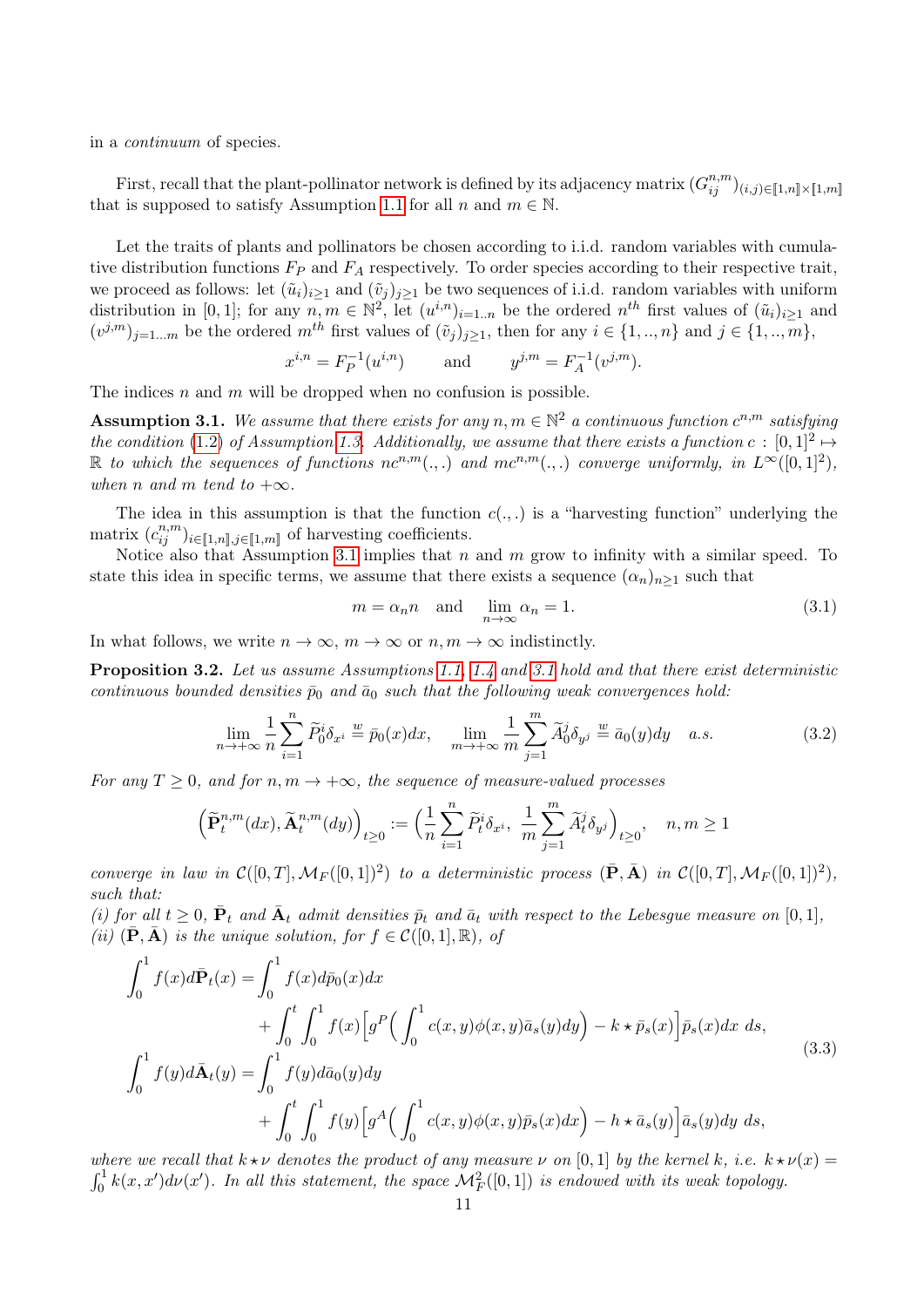The proof of this Proposition is given in Appendix A.2

Equation  $(3.3)$  is analogous to the ODE system given in Equation  $(2.3)$ . However, here species are not considered as discrete but continuously distributed along a continuous trait. Modelling the dynamics of a plant-pollinator community with the PDEs given in Equation (3.3) is thus a functional rather than a species representation of the same system. The term  $c\phi$  reflects both the topology  $(\phi)$ and the intensity  $(c)$  of plant-pollinator interactions throughout the community depending on the traits values  $x$  and  $y$  involved.

**Proposition 3.3.** Under the same assumptions as Proposition 3.2 and if the densities  $p_0$  and  $a_0$  are continuous functions of [0, 1], then for any  $t \geq 0$ ,  $p_t, a_t \in C^0([0,1], \mathbb{R})$ .

This proposition is a classical consequence of Gronwall's Lemma, and we will not detail its proof.

**Remark 3.4.** Note that one can formally write a strong form of  $(3.3)$ . This leads to the following system of integral equations on the densities  $\bar{p}_t$  and  $\bar{a}_t$ :

$$
\partial_t \bar{p}_t(x) = \left[ g^P \left( \int_0^1 c(x, y) \phi(x, y) \bar{a}_t(y) dy \right) - k \star \bar{p}_t(x) \right] \bar{p}_t(x),
$$
  
\n
$$
\partial_t \bar{a}_t(y) = \left[ g^A \left( \int_0^1 c(x, y) \phi(x, y) \bar{p}_t(x) dx \right) - h \star \bar{a}_t(y) \right] \bar{a}_t(y),
$$
\n(3.4)

with initial conditions  $\bar{p}_0$  and  $\bar{a}_0$ .

## 4 Study of the limiting dynamical systems

Let us now study the behaviour of the limiting dynamical systems that have been obtained: the ODE system (2.3) when  $K \to +\infty$ , and the kinetic PDEs (3.3) when additionally  $n, m \to +\infty$ .

## 4.1 Stationary states of the ODE system (2.3)

In this section, we give some results about the dynamics of solutions to Systems (2.3), for general forms of  $g^P$  and  $g^A$ . Notice that any stationary points  $(\tilde{P}_{\infty}^1, \ldots, \tilde{P}_{\infty}^n, \tilde{A}_{\infty}^1, \ldots, \tilde{A}_{\infty}^m)$  of  $(2.3)$  are solutions to the following system:

$$
\forall 1 \leq i \leq n, \ \widetilde{P}_{\infty}^{i} = 0 \text{ or } g^{P}\left(\sum_{j \sim i} c_{ij}^{n,m} \widetilde{A}_{\infty}^{j}\right) = \frac{1}{n} \sum_{\ell=1}^{n} k(x^{i}, x^{\ell}) \widetilde{P}_{\infty}^{\ell},
$$
  

$$
\forall 1 \leq j \leq m, \ \widetilde{A}_{\infty}^{j} = 0 \text{ or } g^{A}\left(\sum_{i \sim j} c_{ij}^{n,m} \widetilde{P}_{\infty}^{i}\right) = \frac{1}{m} \sum_{\ell=1}^{m} h(y^{j}, y^{\ell}) \widetilde{A}_{\infty}^{\ell}.
$$
 (4.1)

The community with no individuals is an obvious stationary point called the *null equilibrium* in the rest of the paper:

$$
\widetilde{P}_{\infty}^i = 0 \text{ for all } i \in \{1, \ldots n\} \quad \text{and} \quad \widetilde{A}_{\infty}^j = 0 \text{ for all } j \in \{1, \ldots m\},
$$

is a stationary state of (2.3). The local stability of this stationary state depends only on the sign of  $g^P(0)$  and  $g^A(0)$ .

**Remark 4.1.** According to the expression of the non-trivial equilibria, a plant-pollinator community can exist, i.e.  $\widetilde{P}_{\infty}^i > 0$  and  $\widetilde{A}_{\infty}^j > 0$ , as soon as the interactions between plants and pollinators translate into positive growth rate for both plants and pollinators. Despite this condition is little restrictive, a nontrivial equilibrium is possible only if trajectories have to converge to it, (i.e. a non-trivial equilibrium has to be stable). The stability of an equilibrium can be more tricky to study and obtained in general.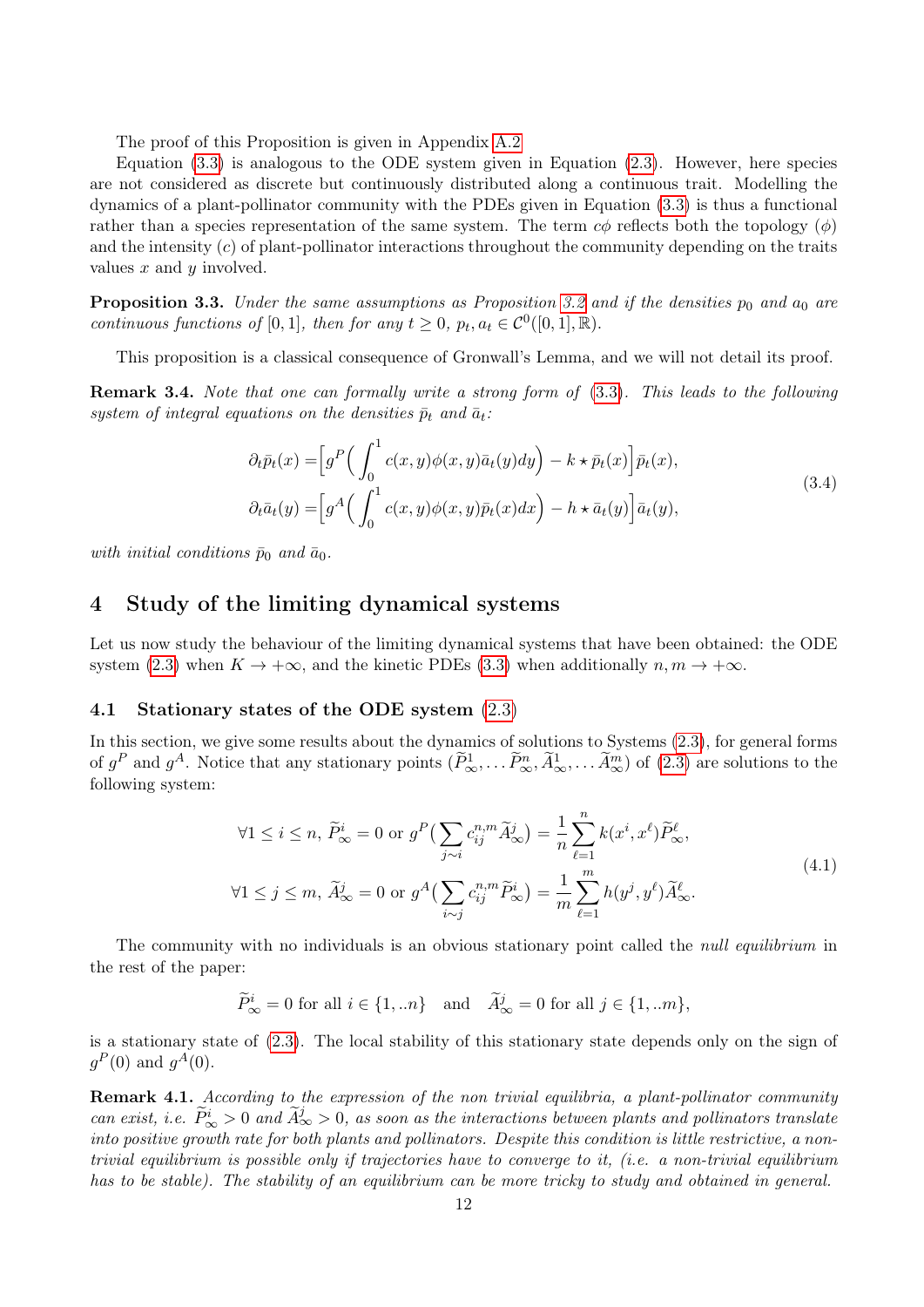**Lemma 4.2.** If  $g^P(0) \vee g^A(0) < 0$ , the null equilibrium is locally stable. If  $g^P(0) \vee g^A(0) > 0$ , the null equilibrium is locally unstable.

Proof. The Jacobian matrix around the null equilibrium can be directly computed:

| $\int g^P(0)$  |            |          | $\cdots$ |          |  |
|----------------|------------|----------|----------|----------|--|
| $\overline{0}$ | $g^P(0)$ 0 |          | $\cdots$ |          |  |
| $\cdots$       |            |          |          |          |  |
|                |            | $\cdots$ |          | $g^A(0)$ |  |
|                |            |          |          |          |  |

whose eigenvalues are  $g^P(0)$  with multiplicity n and  $g^A(0)$  with multiplicity m. This ends the proof.  $\blacksquare$ 

## 4.2 Study of a plant-pollinator interaction with a trade-off for the plan

As explained in Remark 4.1, more precise functional forms for the birth and death rates are needed to carry further computation.

In this Section, we give results for the following particular forms for the individual growth rate functions:

$$
g^{P}(R^{A}) = b^{P}(R^{A}) - d^{P}(R^{A}) = \frac{\alpha_{P}R^{A}}{\beta_{P} + \gamma_{P}R^{A}} - (d_{P} + \delta_{P}R^{A}),
$$
  
\n
$$
g^{A}(R^{P}) = b^{A}(R^{P}) - d^{A}(R^{P}) = \frac{\alpha_{A}R^{P}}{\beta_{A} + \gamma_{A}R^{P}} - d_{A},
$$
\n(4.2)

where  $R^A$  and  $R^P$  are the total resources collected by respectively plants and pollinators (Eqs. (1.5) and (1.6)). Parameters  $\alpha_P$ ,  $\alpha_A$ ,  $\beta_P$ ,  $\beta_A$ ,  $\gamma_P$ ,  $\gamma_A$ ,  $d_A$ ,  $d_P$  and  $\delta_P$  are assumed positive. Note that according to Lemma 4.2, the null equilibrium is stable in this particular case.

On the right-hand side of Equation (4.2), the death rate is an increasing function of the resources exchanged R for plants. This reflects an interaction trade-off for the plant, *i.e.* it is supposed that there is a cost for interacting with pollinators due to nectar production, leaves consumption, etc. Graphical representations of  $g^P$  and  $g^A$  are given in Figure 2. The form given here to the growth rates (or



Figure 2: Graphical representation of  $g_A$  and  $g_P$ 

numerical responses)  $g^P$  and  $g^A$  can be found in [30]. It assumes that there is no competition between plants for collecting resources from pollinators, and that there is no competition between pollinators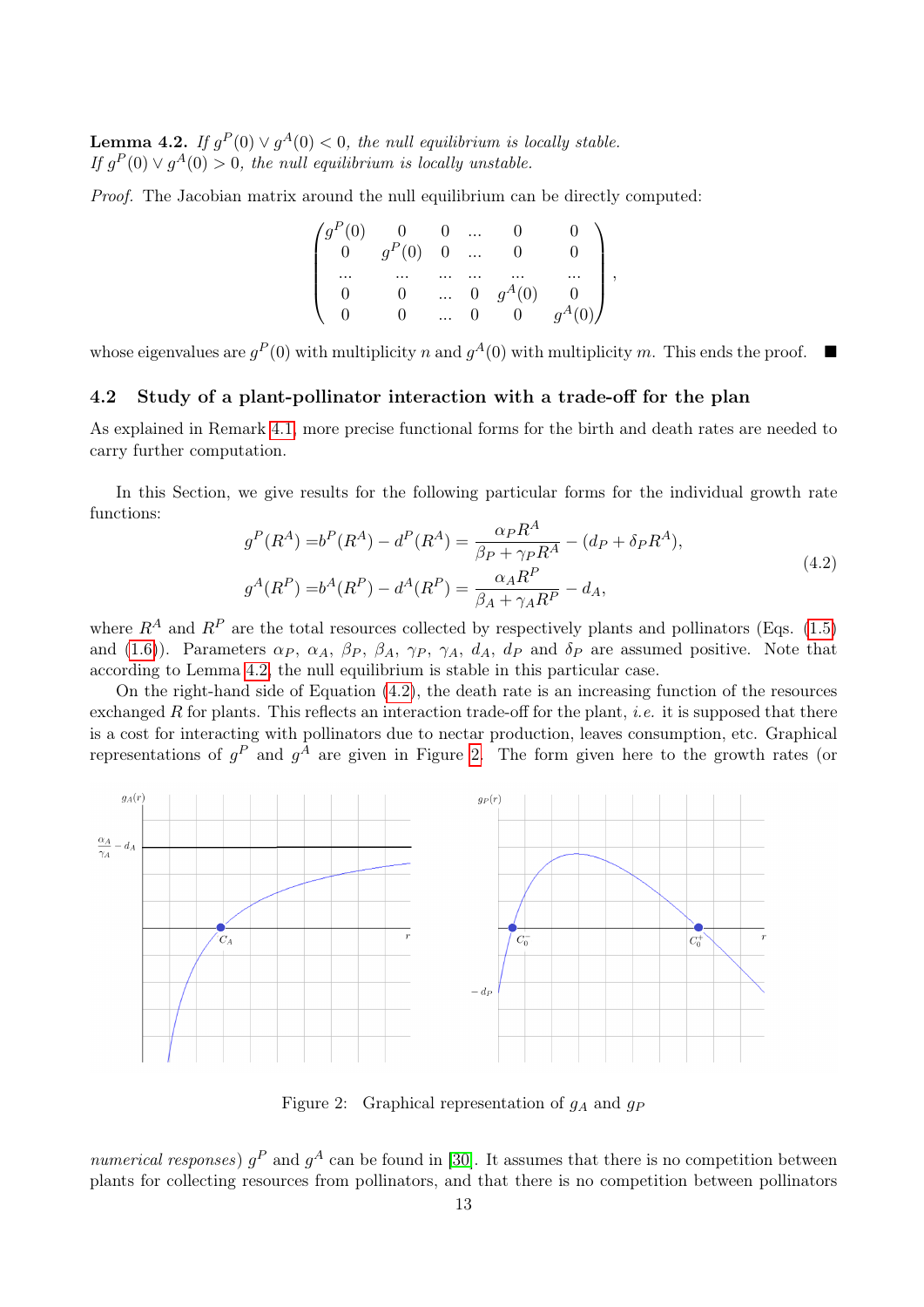for collecting resources from plants.

We state an additional assumption on the parameters of both functions to avoid the case where one growth rate is never positive.

**Assumption 4.3.** Assume that there exist  $r^P > 0$  and  $r^A > 0$  such that

$$
g^P(r^P) > 0 \quad and \quad g^A(r^A) > 0.
$$

#### 4.2.1 Case  $n = m = 1$

Let us first consider the particular case of a single plant species interacting with a single pollinator species. In other words, we consider the system (2.3) with  $n = m = 1$  and omit the indices and exponents  $i = 1$  and  $j = 1$  for the sake of simplicity (so that  $\widetilde{P}_t^1$  becomes  $P_t$  and  $c_{11}^{1,1}$  becomes c for instance). We also assume that the two species interact, *i.e.*  $G_{11} = 1$ . Otherwise, computations are trivial: the community goes to extinction as only death events occur. We have then:

$$
\frac{dP_t}{dt} = (g^P(cA_t) - kP_t) P_t
$$
\n
$$
\frac{dA_t}{dt} = (g^A(cP_t) - hA_t) A_t
$$
\n(4.3)

(see [32] for a similar ODE model in the ecology literature).

As discussed in Lemma 4.2, the null equilibrium is a locally stable equilibrium of the system (4.3). Let us search for positive equilibrium. To help the study, we may draw some phase plan of the system, for the choice of parameters  $\alpha_A = 25$ ,  $\alpha_P = 9$ ,  $\beta_A = \beta_P = \gamma_A = \gamma_P = 1$  and  $\delta_P = 3$ , and some various  $d_A$  and  $d_P$ . (see Figure 3).



Figure 3: Phase plan and nullclines of the system of ODE (4.3): nullclines for the pollinators dynamics in blue; nullclines for the plants dynamics in cyan. Right:  $d_A = 2$  and  $d_P = 1$ , the system has 3 stationary states: the null equilibrium, 1 stable positive equilibrium and 1 unstable positive equilibrium. Left:  $d_A = 3$  and  $d_P = 1.2$ , the unique equilibrium of the system is the null equilibrium.

Precisely, we prove the following lemma that gives the number of equilibria and their stability.

**Lemma 4.4.** In addition to the null-equilibrium, System  $(4.3)$  has 0, 1 or 2 equilibria, depending on the values of the parameters. Moreover, in this last case, the system has 1 stable positive equilibrium and 1 unstable positive equilibrium.

To conclude on the dynamics of the trajectories of System (4.3), we performed simulations. In summary, it appeared that, depending on the parameters values, either all trajectories are attracted by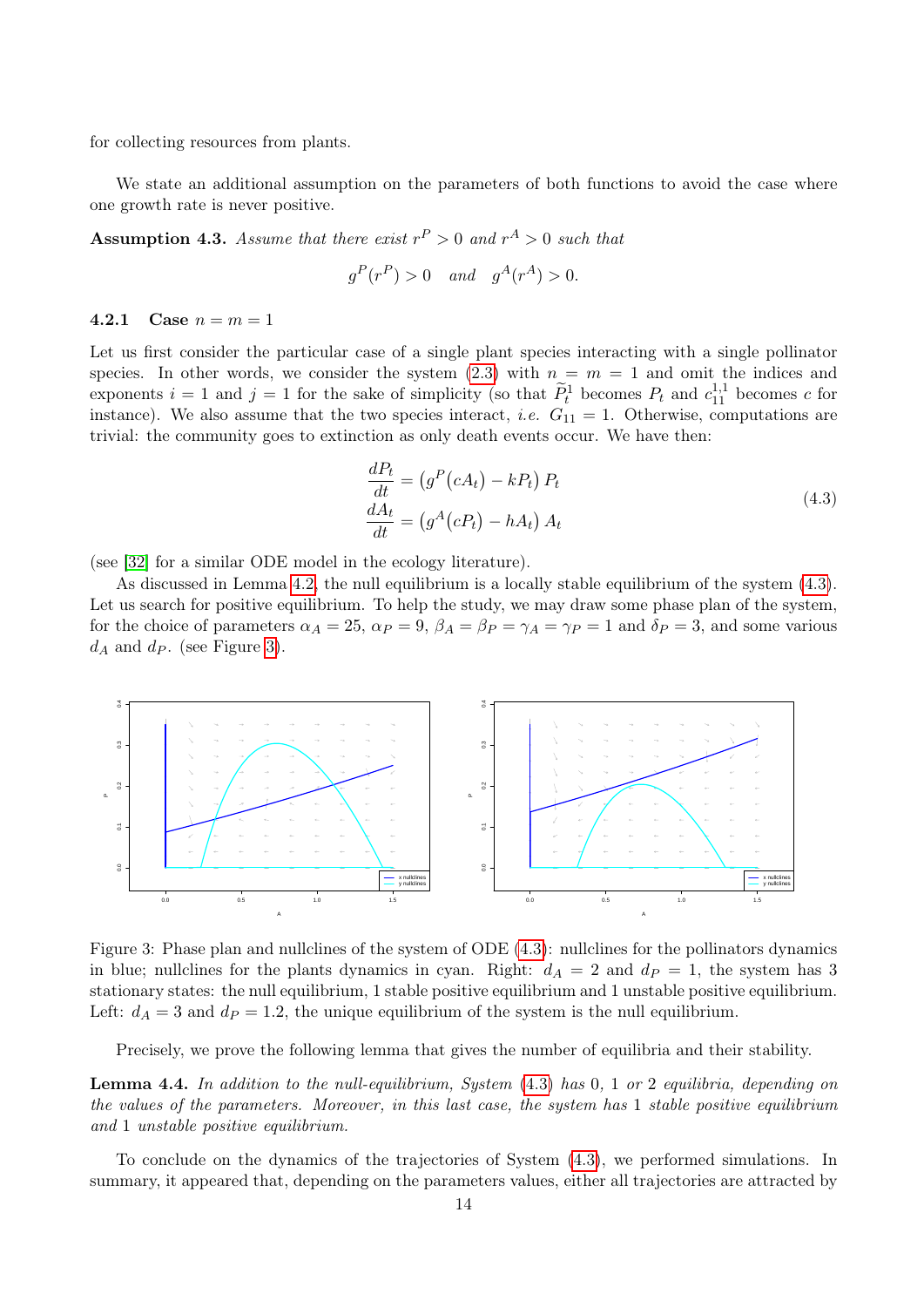the null equilibrium (Fig 3(left)), or trajectories converge to 0 or some positive equilibrium, depending on the initial conditions (Fig  $3$ (right)). We never observed cycles. Moreover, the competitive terms ensure that trajectories remain bounded.

*Proof of Lemma 4.4.* Any stationary point  $(P_{\infty}, A_{\infty})$  is solution to

$$
gP(cA\infty) = kP\infty \text{ or } P\infty = 0
$$
  
\n
$$
gA(cP\infty) = hA\infty \text{ or } A\infty = 0.
$$
\n(4.4)

Recall that either both or no coordinates are null. In view of (4.4), the existence of a positive equilibrium requires at least that  $\sup_{x\in\mathbb{R}^+} g^P(x) > 0$  and  $\sup_{y\in\mathbb{R}^+} g^A(y) > 0$ . This is true under Assumption 4.3. Denote by  $C_0^-$  and  $C_0^+$  the two zeros of  $g^P$ . From (4.4), we deduce that, if there exists a positive stationary state, it satisfies

$$
\begin{cases}\nP_{\infty} = \frac{1}{k} g^P(cA_{\infty}) \\
A_{\infty} = \frac{1}{h} g^A\left(\frac{c}{k} g^P(cA_{\infty})\right), \text{ and } cA_{\infty} \in (C_0^-, C_0^+).\n\end{cases}
$$

It remains to find the number of zeros of  $f(x) = \frac{1}{h}g^A\left(\frac{c}{k}\right)$  $\frac{c}{k}g^P(cx)) - x$  on  $\left(\frac{C_0^-}{c}, \frac{C_0^+}{c}\right)$ . A rapid differentiation gives

$$
f''(x) = \frac{c^3}{hk}(g^P)''(cx)(g^A)'(\frac{c}{k}g^P(cx)) + \frac{c^3}{(hk)^2}(g^P)'(cx)^2(g^A)''(\frac{c}{k}g^P(cx)) < 0,
$$

since  $g^A$  is increasing and  $g^P$  and  $g^A$  are concave functions. Thus,  $f'$  is decreasing and

$$
f'(x) = \frac{c^2}{hk} (g^P)'(cx) (g^A)' \left(\frac{c}{k} g^P(cx)\right) - 1,
$$

converges to  $+\infty$  (resp.  $-\infty$ ) when x goes to  $C_0^-/c$  (resp.  $C_0^+/c$ ). Finally, f is increasing then decreasing and admits a unique maximum. Since f converges to  $-\infty$  when x goes to  $C_0^-/c$  and  $C_0^+/c$ , it admits

- 2 zeros if  $\max_{x \in (C_0^-/c, C_0^+/c)} f(x) > 0$ , and System (4.4) has 2 positive equilibrium,
- 1 zero if  $\max_{x \in (C_0^-/c, C_0^+/c)} f(x) = 0$ , and System (4.4) has 1 positive equilibrium,
- no zero otherwise, and System  $(4.4)$  has no positive equilibrium.

Finally, in the case of 2 positive equilibrium, which will be denoted by  $(P_{\infty}^-, A_{\infty}^-)$  and  $(P_{\infty}^+, A_{\infty}^+)$  with  $A_{\infty}^- < A_{\infty}^+$ , the Jacobian matrix can be computed in order to study their stability:

$$
J^{\pm} = \begin{pmatrix} -kP_{\infty}^{\pm} & cP_{\infty}^{\pm}(g^P)'(cA_{\infty}^{\pm}) \\ cA_{\infty}^{\pm}(g^A)'(cP_{\infty}^{\pm}) & -hA_{\infty}^{\pm} \end{pmatrix}.
$$

The trace is negative, thus the stability of the stationary states depend on the sign of the determinant.

$$
\det(J^{\pm}) = P_{\infty}^{\pm} A_{\infty}^{\pm} \left( hk - c^2 (g^P)' (c A_{\infty}^{\pm}) (g^A)' (c P_{\infty}^{\pm}) \right) = -P_{\infty}^{\pm} A_{\infty}^{\pm} hk f'(A_{\infty}^{\pm}),
$$

and its sign depends only on the sign of  $f'(A_{\infty}^{\pm})$ . According to the previous study on function f, we deduce that  $\det(J^+)$  is negative, and  $\det(J^-)$  is positive. In other words, System (4.4) admits 1 stable positive equilibrium and 1 unstable positive equilibrium.

In the case when System (4.4) admits a unique positive equilibrium, the same study implies that this equilibrium is a non-hyperbolic equilibrium.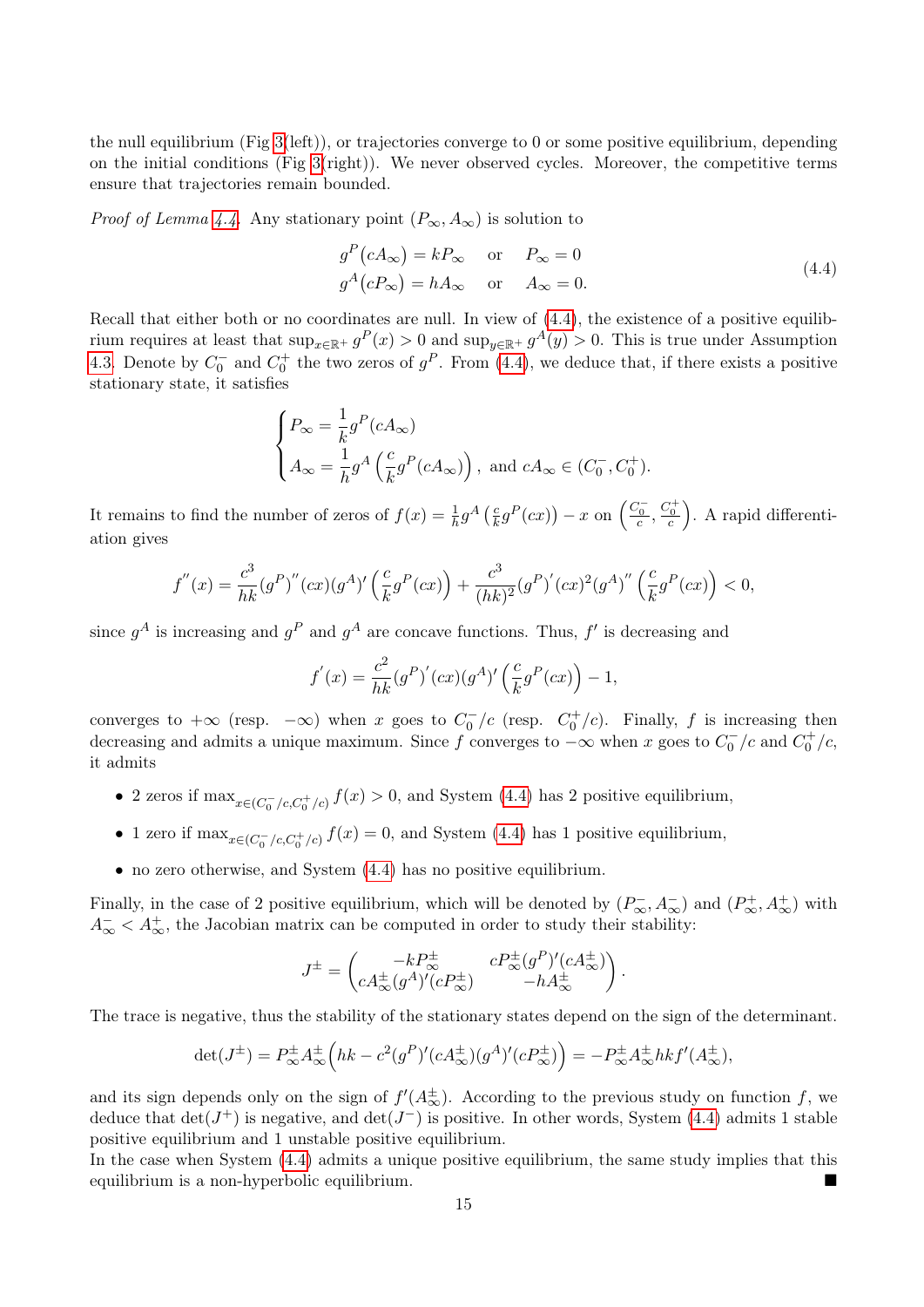### 4.2.2 Behaviour of the kinetic equations (3.3)

Recall that we are still working with the growth rates defined in (4.2).

The stationary solutions of (3.3) are couples of measures  $\bar{P}^{\infty}(dx)$  and  $\bar{A}^{\infty}(dy)$  in  $\mathcal{M}_F([0,1])$  such that, for all positive, bounded and continuous function  $f$  on  $[0, 1]$ :

$$
0 = \int_0^1 f(x) \left[ g^P \left( \int_0^1 \psi(x, y) \bar{A}^\infty(dy) \right) - k \star \bar{P}^\infty(x) \right] \bar{P}^\infty(dx),\tag{4.5}
$$

$$
0 = \int_0^1 f(y) \left[ g^A \left( \int_0^1 \psi(x, y) \bar{P}^\infty(dx) \right) - h \star \bar{A}^\infty(y) \right] \bar{A}^\infty(dy) \tag{4.6}
$$

where

$$
\psi(x,y) := c(x,y)\phi(x,y). \tag{4.7}
$$

The null measures constitute a trivial solution to  $(4.5)-(4.6)$ , which is stable in our particular case (4.2). Let us discuss non-zero solutions.

#### Proposition 4.5. Assume that

- $\bullet$  the competitive kernels k and h are constant functions:
- for all  $x_0, y_0 \in [0, 1], y \mapsto \psi(x_0, y)$  and  $x \mapsto \psi(x, y_0)$  are increasing functions;

then, System (3.3) does not admit non-null stationary state with densities w.r.t Lebesgue measure. Moreover, any non-null stationary state in  $L^1([0,1]^2)$  is a couple of measures  $(\bar{P}^{\infty}, \bar{A}^{\infty})$  such that

$$
\exists \bar{a}_0, \bar{p}_1 \in \mathbb{R}_+^*, \bar{p}_2 \in \mathbb{R}_+, \bar{x}_1, \bar{x}_2, \bar{y}_0 \in [0, 1], \begin{cases} \bar{P}^{\infty} = \bar{p}_1 \delta_{\bar{x}_1} + \bar{p}_2 \delta_{\bar{x}_2} \\ \bar{A}^{\infty} = \bar{a}_0 \delta_{\bar{y}_0} \end{cases}
$$
  
\nwith 
$$
\begin{cases} g^P(\bar{a}_0 \psi(\bar{x}_1, \bar{y}_0)) = g^P(\bar{a}_0 \psi(\bar{x}_2, \bar{y}_0)) = k(\bar{p}_1 + \bar{p}_2) \\ g^A(\bar{p}_1 \psi(\bar{x}_1, \bar{y}_0) + \bar{p}_2 \psi(\bar{x}_2, \bar{y}_0)) = h\bar{a}_0. \end{cases}
$$
\n(4.8)

All these stationary states are unstable, except the state

$$
\begin{cases}\n\bar{P}^{\infty} = \frac{\max_{\mathbb{R}^+} g^P}{k} \delta_{x_0} \\
\bar{A}^{\infty} = \frac{\arg \max_{\mathbb{R}^+} g^P}{\psi(x_0, 1)} \delta_1\n\end{cases}
$$
\n(4.9)

if  $x_0$ , solution to

$$
g^A\left(\frac{\max_{\mathbb{R}^+} g^P}{k}\psi(x_0, 1)\right)\psi(x_0, 1) = h \cdot \arg\max_{\mathbb{R}^+} g^P,
$$
\n(4.10)

exists and is unique.

Finally, assuming that, for all initial conditions with positive densities w.r.t Lebesgue measure, the quantities  $\int_0^1 \psi(x,.) p_t(x) dx$ ,  $\int_0^1 p_t(x) dx$ ,  $\int_0^1 \psi(.,y) a_t(y) dy$  and  $\int_0^1 a_t(y) dy$  converge when t grow to infinity, then the trajectory converges to equilibrium  $(4.9)$ .

This proposition ensures the fact that the only possible stable equilibrium is composed of only one plant species and one pollinator species. Simulations below will illustrate this Proposition.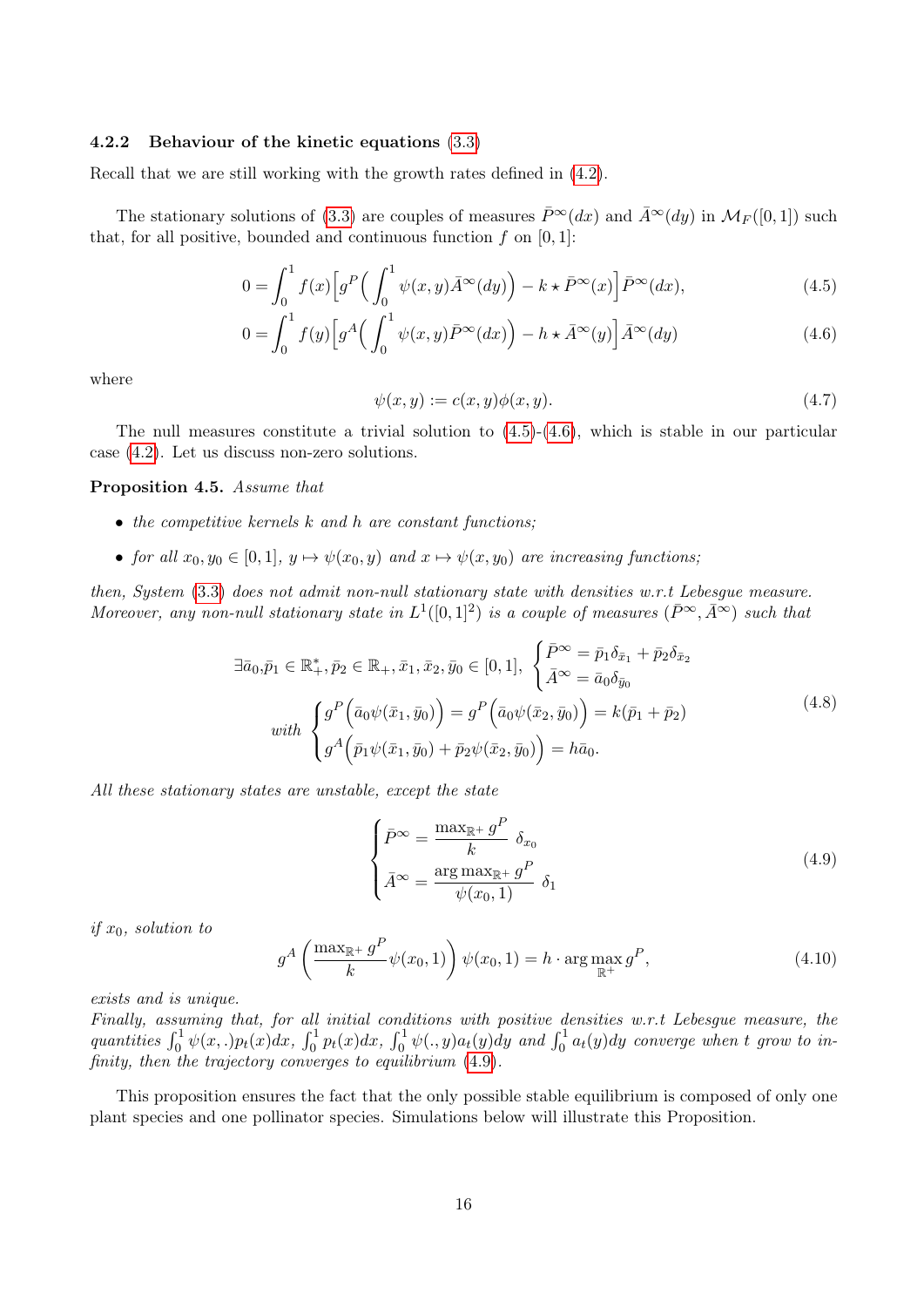**Remark 4.6.** The proof of Proposition 4.5 is not restricted to the specified forms of  $g^P$  and  $g^A$ , (4.2). The proposition is still true as soon as shapes (successions of increases and decreases) of  $g<sup>P</sup>$  and  $g<sup>A</sup>$ are the same as the ones of specified functions (4.2).

Otherwise, in any case, System (3.3) has no stationary state with densities, all stationary states will be composed of Dirac measures. Moreover, the maximal number of Dirac measures found in such a stationary state corresponds to the maximal number of points that can be found in an inverse image of a positive real for functions  $g^P$  and  $g^A$  respectively. The stability of these stationary states can then be deduced using the same kind of arguments as these of the following proof.

With this in mind, we can deduce that the number of pollinator species and plant species is reduced to 1 when considering all type of growths given in Figure 2 of [31].

This result shows that when the plant-pollinator network is nested and the competition among plants and among pollinators is constant, then the plant-pollinator community collapses to a single plantpollinator species pair. This is in line with the numerical analysis of a system of ODEs by [38]. Our results is a formal demonstration of this necessary collapse. It is also more general since we show that it does not depend on the specific form of  $g^P$  and  $g^A$ . This raises the question whether it is possible, in this type of ecological model, to maintain a stable coexistence of many plant and pollinator species in a single community by modifying the structure of the interaction graph (i.e. with other assumptions for the function psi), or the structure of the competition graph (i.e. with non-constant competition functions k and h).

*Proof.* Any stationary state in  $L^1([0,1]^2)$  satisfies that  $(\bar{P}^{\infty}, \bar{A}^{\infty})$ 

$$
\begin{cases}\ng^P\Big(\int_0^1 \psi(x,y)\bar{A}^\infty(dy)\Big) = \int_0^1 k\bar{P}^\infty(dx'), \text{ for all } x \notin \text{supp}\bar{P}^\infty, \\
g^A\Big(\int_0^1 \psi(x,y)\bar{P}^\infty(dx)\Big) = \int_0^1 h\bar{A}^\infty(dy'), \text{ for all } y \notin \text{supp}\bar{A}^\infty\n\end{cases}
$$
\n(4.11)

Since  $(\bar{P}^{\infty}, \bar{A}^{\infty}) \in L^1([0, 1]^2)$ ,  $\int_0^1 k \bar{P}^{\infty}(dx')$  and  $\int_0^1 h \bar{A}^{\infty}(dy')$  are finite. Then, since,  $\psi$  is increasing w.r.t each variable,  $g^A$  is increasing and  $g^P$  is increasing then decreasing, we deduce (4.8).

Let us denote by S the set of stationary states given by  $(4.8)$  excluding equilibrium  $(4.9)$  Let us prove that all states in  $S$  are unstable. To this aim, we develop an argument by contradiction, assuming that it is not true and that there exists at least a stationary state  $(\bar{P}^{\infty}, \bar{A}^{\infty}) \in S$ . We deal with the case where  $\bar{x}_1 < x_0 < \bar{x}_2$ ,  $\bar{y}_0$  being any value in [0, 1]. Other cases ((2)  $\bar{x}_2 < x_0 < \bar{x}_1$ ,  $\bar{y}_0 \in [0, 1]$  or (3)  $\bar{x}_1 = \bar{x}_2 = x_0$ ,  $\bar{y}_0 < 1$  can be treated similarly.

Let consider an initial state that is close (in Wasserstein distance) to  $(\bar{P}^{\infty}, \bar{A}^{\infty})$  and that has positive densities w.r.t Lebesgue measures. Thus,  $p_t$  exists and is positive for all  $t \geq 0$  and we can study  $log(p_t(x))$  for all  $t \in \mathbb{R}_+$  and all  $x \in [0, 1]^2$ :

$$
\frac{d}{dt}\log(p_t(x)) = g^P\left(\int_0^1 \psi(x,y)a_t(y)dy\right) - \int_0^1 kp_t(x')dx'.
$$

Under our assumption,  $S$  admits at least a stable state and since the initial state is close to this set, we deduce that  $(p_t, a_t)$  will converge to some  $(\hat{P}^{\infty}, \hat{A}^{\infty}) \in \mathcal{S}$ , which is close to  $(\bar{P}^{\infty}, \bar{A}^{\infty})$  (if not it), sufficiently close to have a similar form. Then for all  $x \in [0,1]$ ,

$$
\frac{d}{dt} \log(p_t(x)) \xrightarrow[t \to \infty]{} g^P \left( \int_0^1 \psi(x, y) \hat{a}^\infty(y) dy \right) - \int_0^1 k \hat{p}^\infty(x') dx' \n= g^P \left( \int_0^1 \psi(x, y) \hat{a}^\infty(y) dy \right) - g^P \left( \int_0^1 \psi(\hat{x}_1, y) \hat{a}^\infty(y) dy \right).
$$

The latter quantity is positive as soon as  $x \in (\hat{x}_1, x_0)$ , which contradicts the fact that  $p_t(x)$  converges to 0 for all  $x \notin {\hat{x}_1, \hat{x}_2}$ .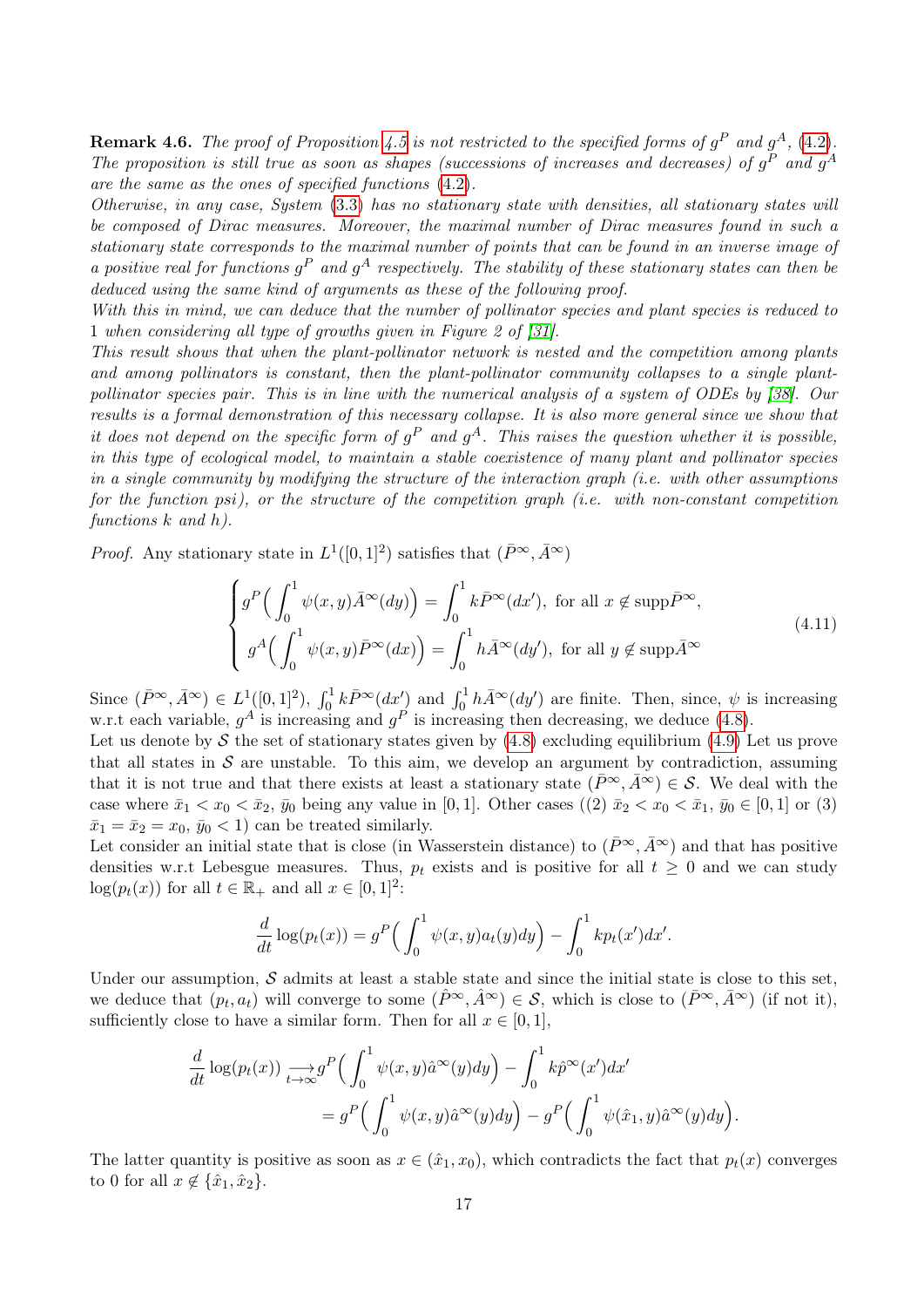

Figure 4: Solutions to (4.12) at time 100 (blue), 500 (orange) and 1500 (green). The left panel represents the distribution of plant species and the right panel the distribution of pollinator species. Parameters are  $\alpha_A = 3$ ,  $\alpha_P = 25$ ,  $\beta_A = \beta_P = \gamma_P = 1$ ,  $\gamma_A = 0.3$ ,  $d_P = 1$ ,  $d_A = 3$  and  $\delta_P = 3$ , with  $N = 500$ 

The last point of Proposition (4.5) can be obtained using the same argument, once the convergences of the four quantities detailed in the statement are assumed.

Let us illustrate numerically Proposition 4.5. Let  $(p_i(t))_i$ , resp.  $(a_j(t))_j$  be an approximation of  $(\bar{p}_t(x_i))_i$ , resp.  $(\bar{a}(y_j))_j$ , for  $x_i = i/N$ ,  $y_j = j/N$ ,  $0 \le i, j \le N$ . Then the continuous model (3.4) can be approximated using the rectangular rule by the following system of coupled ODEs:

$$
\frac{dp_i}{dt} = \left[ g^P \left( \frac{1}{N} \sum_{j=0}^N c_{ij} a_j \right) - \frac{1}{N} \sum_{j=0}^N k_{i,j} p_j \right] p_i,
$$
\n
$$
\frac{da_j}{dt} = \left[ g^A \left( \frac{1}{N} \sum_{i=0}^N c_{ij} p_i \right) - \frac{1}{N} \sum_{i=0}^N h_{i,j} a_i \right] a_j,
$$
\n(4.12)

where the initial data has been defined as  $p_i(0) = \bar{p}_0(x_i)$ ,  $p_i(0) = \bar{p}_0(x_i)$ ,  $a_i(0) = \bar{a}_0(x_i)$ . We recognize the ODE system (2.3) obtained when the numbers of plant and pollinator species are finite with  $n = m = N$ .

We shall consider the case of growth functions (4.2) with  $\alpha_A = 3$ ,  $\alpha_P = 25$ ,  $\beta_A = \beta_P = \gamma_P = 1$ ,  $\gamma_A = 0.3$ ,  $d_P = 1$ ,  $d_A = 3$  and  $\delta_P = 3$ , with  $N = 500$  species of plants and pollinators. In order to fit the hypotheses of Proposition 4.5 and insure the convergence towards an explicit equilibrium of the dynamics, the interaction matrix  $(c_{ij})_{ij}$  is nondecreasing in each index i and j, and the competition kernels will be chosen constant. We consider the simple case

$$
c_{ij} = \frac{(i+1)(j+1)}{2N^2}.
$$

We represent in Figure 4 (in logarithmic scale) the convergence towards the equilibrium state reached when no evolution occurs anymore on the discrete dynamics, for a random initial datum supported in  $[0, 1]$ . We observe that the conclusion of proposition 4.5 are in agreement, namely the system converges towards an equilibrium which consists of a Dirac delta centered inside the domain for the plants, and on the right border for the pollinators: the last remaining plant specie is moderately specialist  $(x \approx 0.6)$  whereas the remaining pollinator is genuinely generalist  $(y = 1)$ .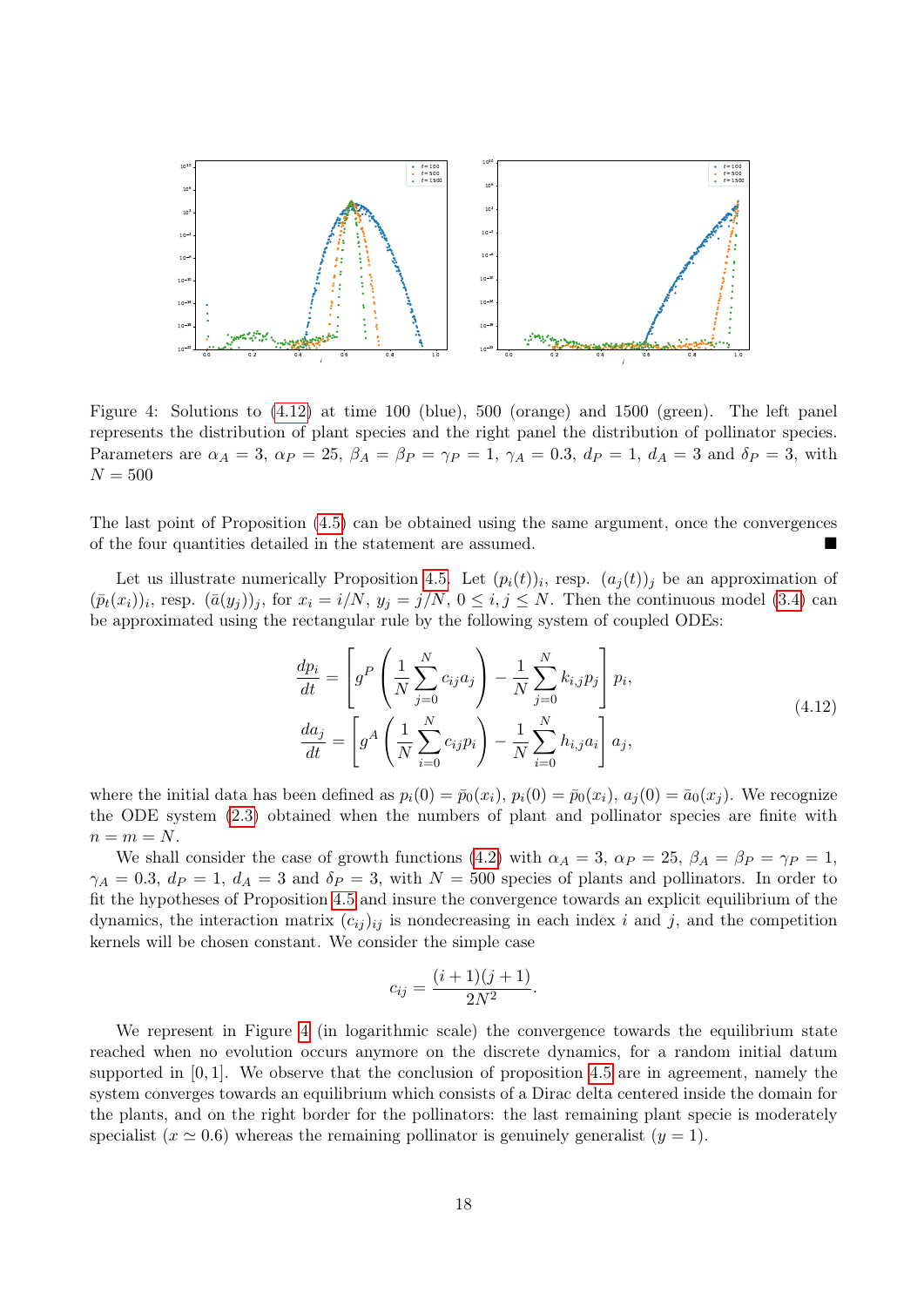## 5 Conclusion

Two of the main goals of ecology are i) to explain how emerged the size, composition and structure of communities, for example plant-pollinator communities, and ii) predict the dynamics and stability of a given community. Such questions involve different hierarchical scales, from the individuals which effectively interact (the microscopic scale), to the species and the whole community (the macroscopic scale).

Theoretical ecology mostly address these questions by studying a system of ODEs where one equation refers to a given species. This approach has several methodological and conceptual drawbacks. First, the system is discretized and structured by species, which precludes the possibility of withinspecies variability regarding the rate and intensity of interactions, in particular between-species overlaps. Second, the interaction graphs underlying the system of ODEs are most often arbitrarily given without specified mechanisms. Finally, due to the high-dimensionality of the ODEs system, it is difficult to obtain general properties of communities.

Here, we modelled an individual-based plant-pollinator network, where interactions are structured by an individual trait. We found continuous limits of the microscopic system and finally showed that it could be approximated by PDEs. We finally studied the dynamics, stationary state and stability of this continuous limits. Our approach allows to address several limits exposed before: the relationships between the individuals, species and community scales are explicit; interactions variability within and between-species is taken into account; the interaction graph is based on individuals' traits; PDEs approximations allows an explicit and analytical study of the property of a community. We showed in particular that a nested plant-pollinator network is expected to collapse, a phenomenon already observed by previous works, but to our knowledge for the first time formally demonstrated under general conditions. Our approach can thus provide a new and original theoretical framework for ecologists to address long-standing questions.

One of the actual limit of our model is that interactions take place through a "mass-action model", in particular with the use of the resources  $(1.5)-(1.6)$  which are already at a macroscopic scale. Returning to an event-based modelling for establishing these functional responses (e.g. [5]) and showing how interactions at the individual level would translate into an interaction graph and into the dynamics of the whole community is an open question.

## Code

The code for simulations is available here: https://gitlab.com/thoma.rey/PlantPollinatorsNetwork/

## A Proofs

## A.1 Bounds on the microscopic representation

Here, we give a sketch of proof of Proposition 1.6. The proof follows from usual stochastic calculus with Poisson point processes, as developed in [25] for example.

*Proof of Proposition 1.6.* Step 1: let us first prove some moment estimates, including  $(1.12)$ . For a constant  $N > 0$ , we introduce the stopping time

$$
\tau_N^K = \inf \Big\{ t \ge 0, \ \langle \mathbf{P}_t^{K,n}, \mathbb{1} \rangle \ge N \text{ or } \langle \mathbf{A}_t^{K,m}, \mathbb{1} \rangle \ge N \Big\}.
$$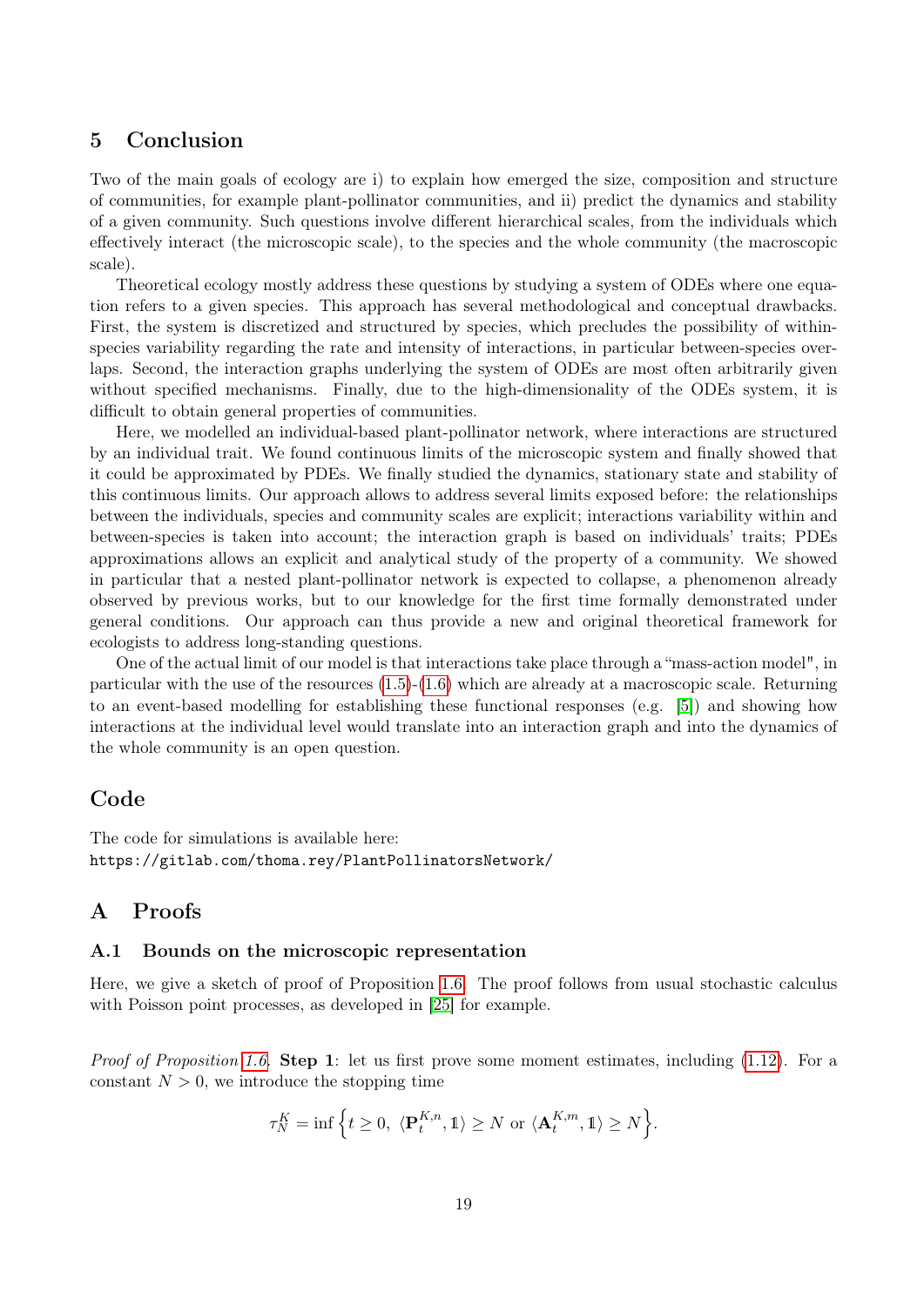First notice that neglecting the death terms and upperbounding the birth rate  $b^P(R)$  by  $M^P$ , we have:

$$
\langle \mathbf{P}_t^{K,n}, \mathbb{1} \rangle = \frac{1}{nK} \sum_{i=1}^n P_t^{K,i} \le \langle \mathbf{P}_0^{K,n}, \mathbb{1} \rangle + \int_0^t \int_E \frac{1}{nK} \mathbb{1}_{\theta \le M^P \sup_{u \le s-} P_u^{K,i}} Q_B^P(ds, di, d\theta).
$$

Since the right hand side is an increasing process, we can replace the left hand side by  $\sup_{s\leq t}\langle \mathbf{P}_s^{K,n}, \mathbb{1}\rangle$ . Then, taking the expectation for the stopped process at  $\tau_n^K$ :

$$
\mathbb{E}\Big(\sup_{s\leq t\wedge\tau_n^{K}}\langle \mathbf{P}^{K,n}_s,\mathbb{1}\rangle\Big)\leq\mathbb{E}\Big(\langle \mathbf{P}^{K,n}_0,\mathbb{1}\rangle\Big)+M^P\int_0^t\mathbb{E}\Big(\sup_{u\leq s\wedge\tau_n^{K}}\langle \mathbf{P}^{K,n}_u,\mathbb{1}\rangle\Big)ds,
$$

implying by Grownall's lemma that:

$$
\mathbb{E}\Big(\sup_{s\leq t\wedge\tau_N^K}\langle \mathbf{P}^{K,n}_s,\mathbb{1}\rangle\Big)\leq\mathbb{E}\Big(\langle \mathbf{P}_0^{K,n},\mathbb{1}\rangle\Big)e^{M^Pt}<+\infty.
$$

Because the right hand side does not depend on N, this yields that  $\lim_{K \to +\infty} \tau_N^K = +\infty$  a.s. (see e.g. [25]) and then we obtain by Fatou's lemma that

$$
\mathbb{E}\left(\sup_{s\leq t}\langle \mathbf{P}_{s}^{K,n},1\rangle\right)\leq \mathbb{E}\left(\langle \mathbf{P}_{0}^{K,n},1\rangle\right)e^{M^{P}t}<+\infty.
$$
\n(A.1)

Similarly, we can prove that:

$$
\mathbb{E}\Big(\sup_{s\leq t}\langle \mathbf{A}^{K,m}_s,\mathbb{1}\rangle\Big)\leq \mathbb{E}\Big(\langle \mathbf{A}^{K,m}_0,\mathbb{1}\rangle\Big)e^{M^At}<+\infty.
$$

We can now prove  $(1.12)$ , for moments of order 2. From  $(1.10)$  and using Itô's formula for jump processes  $(e.g. [34, Th.5.1 P.66])$ , we have with the same method that:

$$
\begin{split} \langle \mathbf{P}^{K,n}_t, \mathbb{1} \rangle^2 \leq & \langle \mathbf{P}^{K,n}_0, \mathbb{1} \rangle^2 + \int_0^t \int_E \Big( \langle \langle \mathbf{P}^{K,n}_{s-}, \mathbb{1} \rangle + \frac{1}{nK} \rangle^2 - \langle \mathbf{P}^{K,n}_{s-}, \mathbb{1} \rangle^2 \Big) \mathbb{1}_{\theta \leq M^P P^{K,i}_{s-}} Q^P_B(ds, di, d\theta) \\ \leq & \langle \mathbf{P}^{K,n}_0, \mathbb{1} \rangle^2 + \int_0^t \int_E \Big( \frac{2}{nK} \sup_{u \leq s-} \langle \mathbf{P}^{K,n}_u, \mathbb{1} \rangle + \frac{1}{n^2 K^2} \Big) \mathbb{1}_{\theta \leq M^P P^{K,i}_{s-}} Q^P_B(ds, di, d\theta). \end{split}
$$

Since the right hand side is an increasing process, we can again replace the left hand side by  $\sup_{s\leq t}\langle \mathbf{P}_s^{K,n},1\rangle$ . Then, taking the expectation gives:

$$
\begin{split} \mathbb{E}\Big(\sup_{s\leq t\wedge\tau_N^K} \langle \mathbf{P}^{K,n}_s,\mathbb{1}\rangle^2 \Big) \leq & \mathbb{E}\big(\langle \mathbf{P}^{K,n}_0,\mathbb{1}\rangle^2\big) + \mathbb{E}\Big[\int_0^{t\wedge\tau_N^K} \sum_{i=1}^n \Big(\frac{2}{nK}\sup_{u\leq s}\langle \mathbf{P}^{K,n}_u,\mathbb{1}\rangle + \frac{1}{n^2K^2}\Big)M^P P^{K,i}_s\ ds\Big] \\ \leq & \mathbb{E}\big(\langle \mathbf{P}^{K,n}_0,\mathbb{1}\rangle^2\big) + \int_0^t \Big[2M^P\mathbb{E}\Big(\sup_{u\leq s\wedge\tau_N^K} \langle \mathbf{P}^{K,n}_u,\mathbb{1}\rangle^2\Big) + \frac{1}{nK}M^P\mathbb{E}\Big(\sup_{u\leq s\wedge\tau_N^K} \langle \mathbf{P}^{K,n}_u,\mathbb{1}\rangle\Big)\Big]\ ds \\ \leq & \Big[\mathbb{E}\big(\langle \mathbf{P}^{K,n}_0,\mathbb{1}\rangle^2\big) + \frac{t}{nK}M^P\mathbb{E}\Big(\sup_{s\leq t\wedge\tau_N^K} \langle \mathbf{P}^{K,n}_s,\mathbb{1}\rangle\Big)\Big]e^{2M^Pt} < +\infty. \end{split}
$$

Similarly,

$$
\mathbb{E}\Big(\sup_{s\leq t} \langle \mathbf{A}_{s}^{K,m}, \mathbf{1} \rangle^{2}\Big) \leq \Big[\mathbb{E}\big(\langle \mathbf{A}_{0}^{K,m}, \mathbf{1} \rangle^{2}\big) + \frac{t}{nK}M^{A}\mathbb{E}\Big(\sup_{s\leq t} \langle \mathbf{A}_{s}^{K,m}, \mathbf{1} \rangle\Big)\Big]e^{2M^{A}t} < +\infty.
$$
 (A.2)

Notice that the upper bound that we obtain do not depend on  $K$ .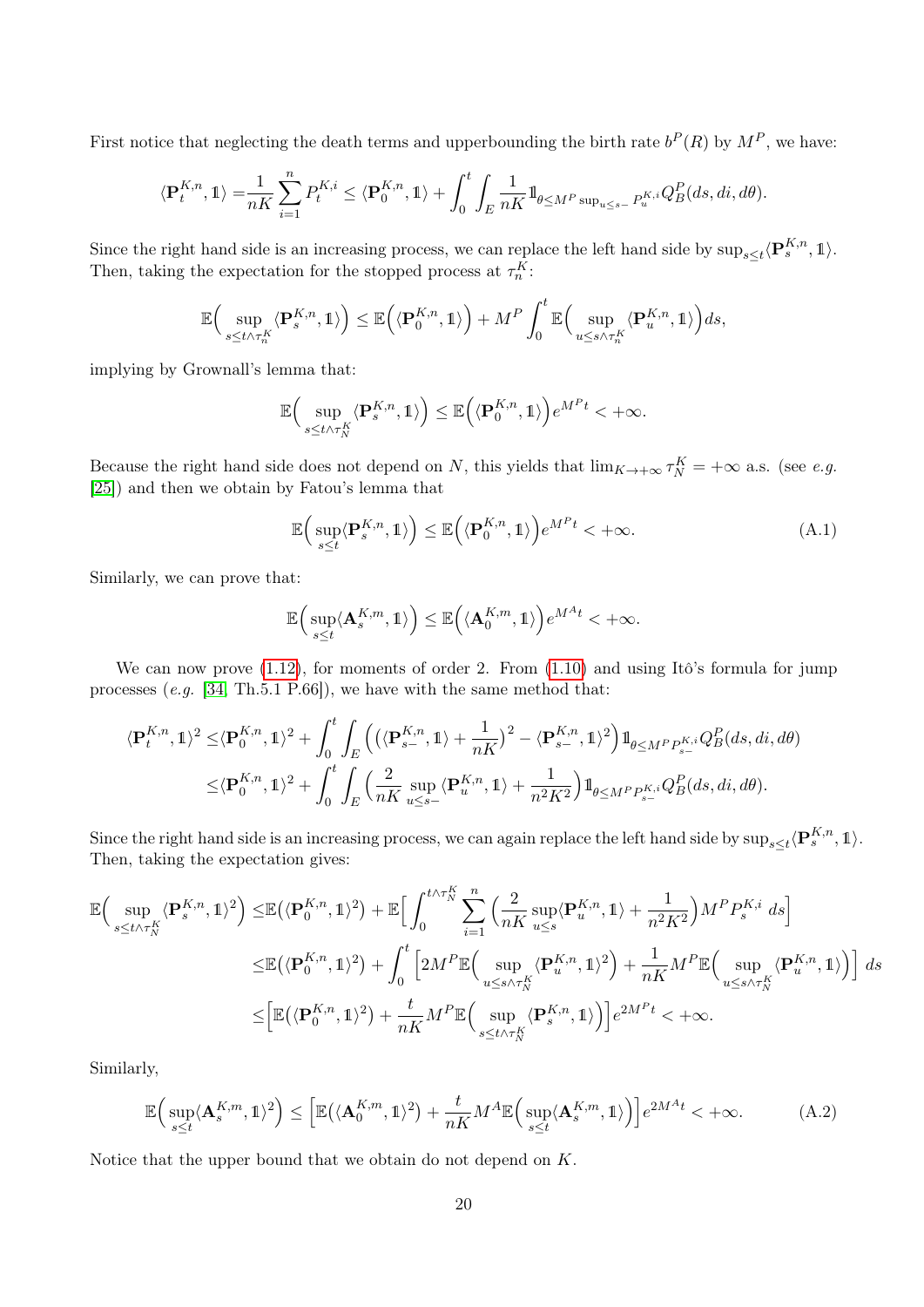**Step 2:** Let us now consider a measurable real function f on  $[0, 1]$ . Using Itô's formula for SDEs with jumps (see *e.g.* [34, p. 66-67]) and  $(1.10)$  provides  $(1.13)$  in which:

$$
M_{t}^{K,i} = \int_{0}^{t} \int_{E} \mathbb{1}_{i=k} \mathbb{1}_{\theta \leq b^{P} \left( \sum_{j \sim i} R_{s-}^{A,K,ij} \right) P_{s-}^{K,i}} Q_{B}^{P}(ds, dk, d\theta) - \int_{0}^{t} b^{P} \left( \sum_{j \sim i} R_{s}^{K,ij} \right) P_{s}^{K,i} ds
$$

$$
- \int_{0}^{t} \int_{E} \mathbb{1}_{i=k} \mathbb{1}_{\theta \leq \left[ d^{P} \left( \sum_{j \sim i} R_{s-}^{A,K,ij} \right) - k \star P_{s-}^{K,n}(x^{i}) \right] P_{s-}^{K,i}} Q_{D}^{P}(ds, dk, d\theta)
$$

$$
+ \int_{0}^{t} \left[ d^{P} \left( \sum_{j \sim i} R_{s}^{A,K,ij} \right) - k \star P_{s}^{K,n}(x^{i}) \right] P_{s}^{K,i} ds \tag{A.3}
$$

is a square integrable martingale with bracket given by (1.14). A similar computation can be done for  ${\bf A}^{K,m}$  to obtain (1.15).

#### A.2 Large number of species limit

*Proof of Proposition 3.2.* Recall that for  $n, m \geq 1$ , we have:

$$
\int_{0}^{1} f(x)d\widetilde{P}_{t}^{n,m}(x) = \int_{0}^{1} f(x)d\widetilde{P}_{0}^{n,m}(x)dx \n+ \int_{0}^{t} \frac{1}{n} \sum_{i=1}^{n} f(x^{i}) \Big[ g^{P} \Big( \frac{1}{m} \sum_{j=1}^{m} mc_{i,j}^{n,m} G_{ij} \widetilde{A}_{s}^{j} \Big) - \frac{1}{n} \sum_{\ell=1}^{n} k(x^{i}, x^{\ell}) \widetilde{P}_{s}^{\ell} \Big] \widetilde{P}_{s}^{i} ds, \n\int_{0}^{1} f(y)d\widetilde{A}_{t}^{n,m}(y) = \int_{0}^{1} f(y)d\widetilde{A}_{0}^{n,m}(y)dy \n+ \int_{0}^{t} \frac{1}{m} \sum_{j=1}^{m} f(y^{j}) \Big[ g^{A} \Big( \frac{1}{n} \sum_{i=1}^{n} nc_{i,j}^{n,m} G_{ij} \widetilde{P}_{s}^{i} \Big) - \frac{1}{m} \sum_{\ell=1}^{m} h(y^{j}, y^{\ell}) \widetilde{A}_{s}^{\ell} \Big] \widetilde{A}_{s}^{j} ds.
$$
\n(A.4)

where conditionally on  $(x^i, y^j)_{1 \leq i \leq n, 1 \leq j \leq m}$ ,  $G_{ij} \sim Bern(\phi(x^i, y^j))$  and are independent random variables, and  $c_{i,j}^{n,m}$  are independent random variables satisfying Equations (1.2) and (1.3).

Step 1: Processes are bounded. Since  $g^P$  and  $g^A$  are bounded from above respectively by  $M_P$ and  $M_A$  and since the competition terms for the pollinators are non-positive, choosing  $f \equiv 1$  in the previous equation (A.4), we find that a.s.,

$$
\langle \widetilde{\mathbf{P}}_t^{n,m}, 1 \rangle \le \langle \widetilde{\mathbf{P}}_0^{n,m}, 1 \rangle e^{M_P t} \quad \text{and} \quad \langle \widetilde{\mathbf{A}}_t^{n,m}, 1 \rangle \le \langle \widetilde{\mathbf{A}}_0^{n,m}, 1 \rangle e^{M_A t}, \tag{A.5}
$$

uniformly in n and m. Moreover, from Assumption  $(3.2)$ , we have that

$$
\lim_{n,m \to +\infty} \langle \widetilde{\mathbf{P}}^{n,m}_0, 1 \rangle = \int_{[0,1]} \bar{p}_0(x) dx \text{ and } \lim_{n,m \to +\infty} \langle \widetilde{\mathbf{A}}^{n,m}_0, 1 \rangle = \int_{[0,1]} \bar{a}_0(x) dx \text{ a.s.}.
$$

In other words,  $\sup_{n,m} (\langle \widetilde{\mathbf{P}}^{n,m}_0, 1 \rangle + \langle \widetilde{\mathbf{A}}^{n,m}_0, 1 \rangle)$  is bounded by a finite constant a.s. and for  $T > 0$ , we define

$$
C(T) = \sup_{n,m} \left( \langle \widetilde{\mathbf{P}}_0^{n,m}, 1 \rangle e^{M_P T} + \langle \widetilde{\mathbf{A}}_0^{n,m}, 1 \rangle e^{M_A T} \right) < +\infty \text{ a.s.}.
$$
 (A.6)

Thus, the processes  $(\tilde{\mathbf{P}}_t^{n,m}(dx), \tilde{\mathbf{A}}_t^{n,m}(dy))_{t\in[0,T]}$  take their values in  $(\mathcal{M}_{\leq C(T)}([0,1]))^2$  which is a compact set.

# ${\bf Step\ 2: \ }$  Relative compactness in  ${\cal C}\Big([0,T],{\cal M}_{\leq C(T)}([0,1])^2\Big)$

Following [12] (Theorem 7.3) and using the fact that convergence in the Radon metric implies weak convergence of measures, it is sufficient to prove that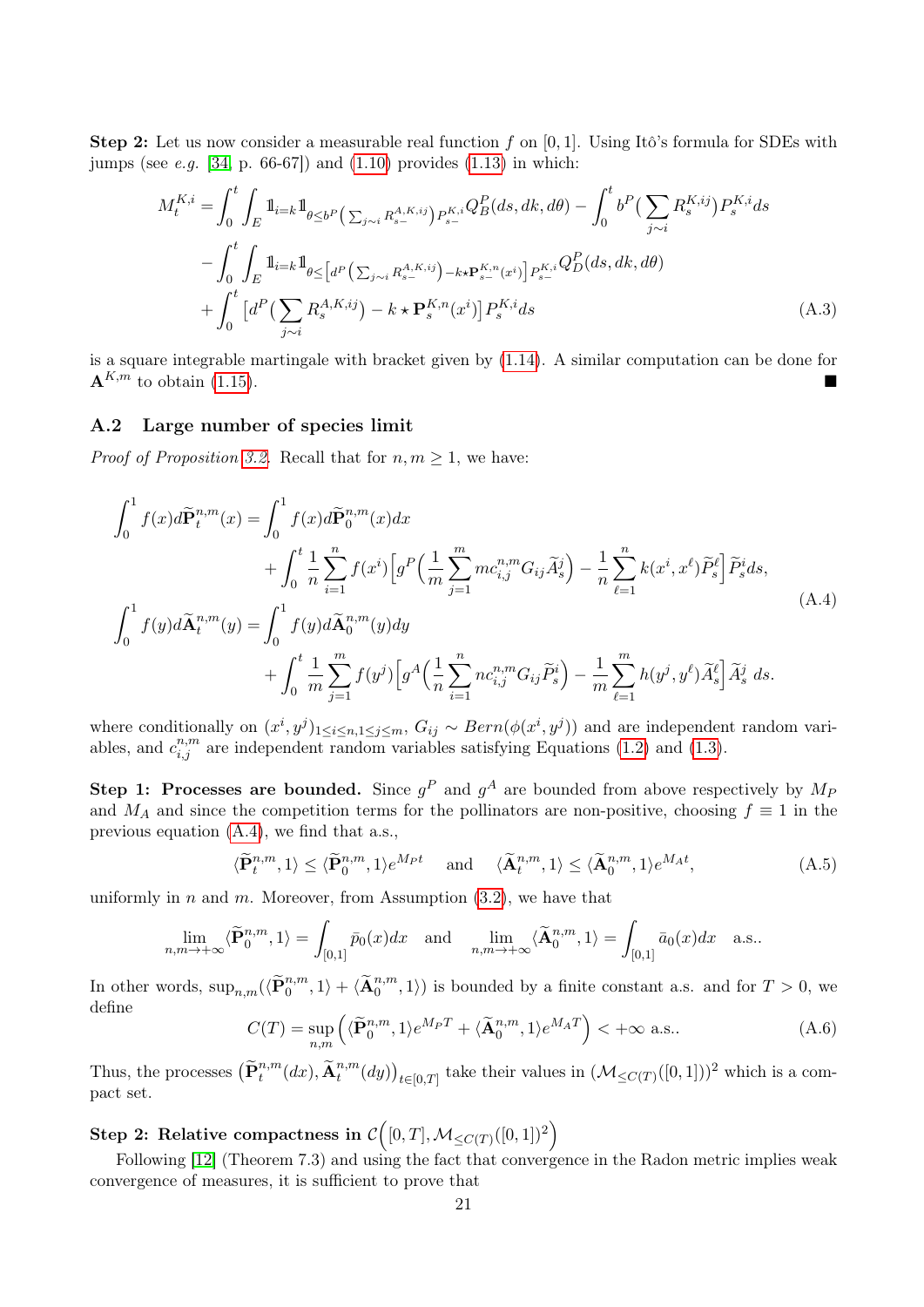(i)  $\sup_{n,m\in\mathbb{N}}\left(\langle \widetilde{\mathbf{P}}^{n,m}_0,1\rangle+\langle \widetilde{\mathbf{A}}^{n,m}_0,1\rangle\right)$  is bounded almost surely, and

(ii) for any continuous function f on [0, 1], and for any  $\varepsilon > 0$ ,

$$
\lim_{\delta \to 0} \limsup_{n,m \in \mathbb{N}} \mathbb{P}\left(\sup_{|t-s| \le \delta} |\langle \widetilde{\mathbf{P}}^{n,m}_s, f \rangle - \langle \widetilde{\mathbf{P}}^{n,m}_t, f \rangle| \ge \varepsilon\right) = 0
$$
\n
$$
\lim_{\delta \to 0} \limsup_{n,m \in \mathbb{N}} \mathbb{P}\left(\sup_{|t-s| \le \delta} |\langle \widetilde{\mathbf{A}}^{n,m}_s, f \rangle - \langle \widetilde{\mathbf{A}}^{n,m}_t, f \rangle| \ge \varepsilon\right) = 0
$$

Point (i) follows from Equation (A.6). Concerning point (ii), notice first that

$$
\mathbb{E}[\widetilde{R}^{A,n,m}] = \mathbb{E}\left[\frac{1}{m}\sum_{j=1}^{m}mc_{i,j}^{n,m}G_{ij}\widetilde{A}_{s}^{j}\right] \leq \frac{1}{m}\sum_{j=1}^{m}\mathbb{E}[mc_{i,j}^{n,m}] C(T) \leq \max_{n,m\in\mathbb{N}^{*}}||mc^{n,m}||_{\infty} C(T) < \infty,
$$

which is finite from Assumption 3.1. Thus, there exists  $\tilde{C} > 0$  such that  $\mathbb{P}(\tilde{R}^{A,n,m} > \tilde{C})$  is sufficiently small. Then  $g^P$  is bounded on  $[0, \tilde{C}]$  by some constant  $\tilde{M}$  (since it is a Lypschitz function). Thus, on  ${\{\tilde{R}^{A,n,m} \leq \tilde{C}\}}$ , for any positive continuous function f on [0, 1] and any  $0 \leq s \leq t \leq T$ ,

$$
|\langle \widetilde{\mathbf{P}}^{n,m}_t, f \rangle - \langle \widetilde{\mathbf{P}}^{n,m}_s, f \rangle| \leq \int_s^t (\tilde{M} + \|k\|_{\infty} C(T)) \|f\|_{\infty} C(T) du.
$$

Same computations can be done for the sequence of processes  $(\widetilde{\mathbf{A}}^{n,m})_{m\in\mathbb{N}^*}$ . And these are sufficient to conclude point (ii).

**Step 3: Density of the limiting values.** Let us then prove that every limiting values of  $(\widetilde{\mathbf{P}}^{n,m}, \widetilde{\mathbf{A}}^{n,m})$ , denoted here by  $(\bar{\mathbf{P}}, \bar{\mathbf{A}})$ , is a process whose time marginals at  $t > 0$  admit densities  $\bar{p}_t$  and  $\bar{a}_t$  with respect to the Lebesgue measure on [0, 1]. To achieve this, we dominate the measures  $\tilde{\mathbf{P}}_t^{n,m}(dx)$  and  $\tilde{\mathbf{A}}^{n,m}_{t}(dy)$  by measures with densities. For all positive continuous function f on [0, 1], with arguments similar to these of (A.5), we prove that

$$
\langle \bar{\mathbf{P}}_t, f \rangle \le \langle \bar{\mathbf{P}}_0, f \rangle e^{M_P t} = \int_0^1 f(x) (p_0(x)e^{M_P t}) dx, \text{ a.s.}
$$
  

$$
\langle \bar{\mathbf{A}}_t, f \rangle \le \langle \bar{\mathbf{A}}_0, f \rangle e^{M_A t} = \int_0^1 f(y) (a_0(y)e^{M_A t}) dy, \text{ a.s.}
$$

which is sufficient to deduce the existence of densities with respect to Lebesgue measure.

Step 4: Equation satisfied by the limiting value. Let us fix  $t > 0$  and f a continuous positive function on [0, 1]. We define the map  $\psi$  on  $\mathcal{C}([0,1], \mathcal{M}_{\leq C(T)}([0,1])^2)$ , endowed with the uniform convergence, defined by

$$
\psi(\mathbf{P}, \mathbf{A}) = \begin{pmatrix} \langle \mathbf{P}_t, f \rangle - \langle \mathbf{P}_0, f \rangle - \int_0^t \int_0^1 f(x) \left[ g^P \left( (c\phi) \star \mathbf{A}_s(x) \right) - k \star \mathbf{P}_s(x) \right] d\mathbf{P}_s(x) ds \\ \langle \mathbf{A}_t, f \rangle - \langle \mathbf{A}_0, f \rangle - \int_0^t \int_0^1 f(x) \left[ g^A \left( (c\phi) \star \mathbf{P}_s(x) \right) - h \star \mathbf{A}_s(x) \right] d\mathbf{A}_s(x) ds \end{pmatrix}.
$$

The continuity of map  $\psi$  is straightforward once noticing that the weak convergence on  $\mathcal{M}^2_{\leq C(T)}([0,1])$ is equivalent to convergence of measures in the Kantorovich–Rubinstein distance

$$
\mathcal{W}_1(\nu,\mu) = \sup \left\{ \int_0^1 f(x)d(\nu-\mu)(x) \middle| f : [0,1] \mapsto \mathbb{R}^+ \text{ Lipschitz }, Lip(f) \le 1 \right\},\
$$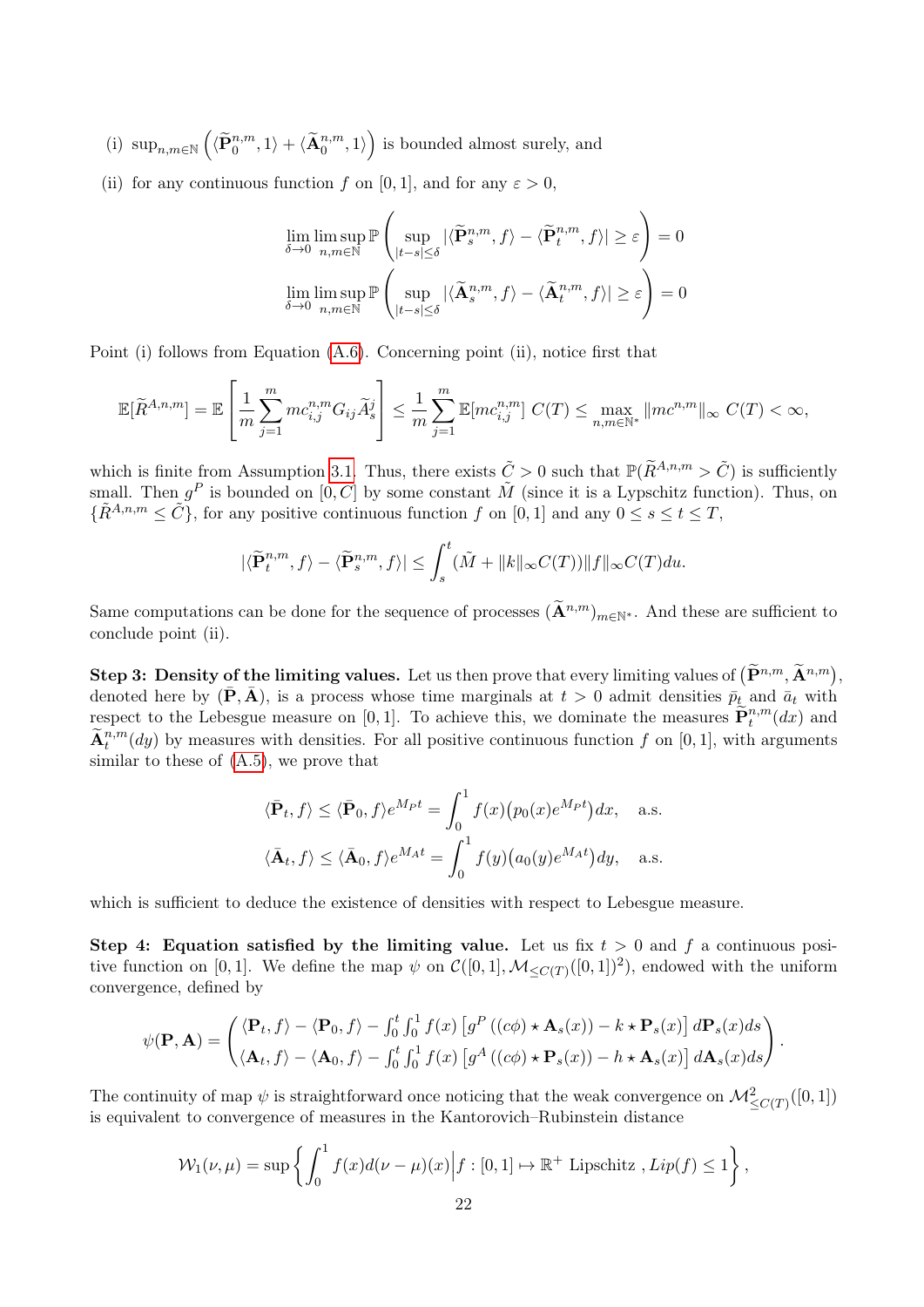since [0, 1] is a compact space. The function  $\psi$  is also bounded since all measures are bounded by  $C(T)$ .

Then, as  $(\bar{\mathbf{P}}, \bar{\mathbf{A}})$  is a weak limiting value of  $(\tilde{\mathbf{P}}^{n,m}, \tilde{\mathbf{A}}^{n,m})$ , we obtain by definition of the weak convergence that

$$
\mathbb{E}\left[\|\psi(\widetilde{\mathbf{P}}^{n,m},\widetilde{\mathbf{A}}^{n,m})\|_{1}\right] \underset{n,m \to +\infty}{\longrightarrow} \mathbb{E}\left[\|\psi(\bar{\mathbf{P}},\bar{\mathbf{A}})\|_{1}\right].\tag{A.7}
$$

On the other hand,

$$
\mathbb{E}\left[\|\psi(\widetilde{\mathbf{P}}^{n,m},\widetilde{\mathbf{A}}^{n,m})\|_{1}\right]
$$
\n
$$
=\mathbb{E}\left[\left|\int_{0}^{t}\int_{0}^{1}f(x)\left(g^{P}\left(\frac{1}{m}\sum_{j=1}^{m}G_{ij}mc_{i,j}^{n,m}\widetilde{A}_{s}^{j}\right)-g^{P}\left((c\phi)\star\widetilde{\mathbf{A}}^{n,m}\right)\right)d\widetilde{\mathbf{P}}_{s}^{n,m}(x)ds\right|\right]
$$
\n(A.8)

$$
+\mathbb{E}\left[\left|\int_0^t \int_0^1 f(x) \left(g^A\left(\frac{1}{n}\sum_{j=1}^n G_{ij} n c_{i,j}^{n,m} \widetilde{P}_s^j\right) - g^A\left((c\phi) \star \widetilde{\mathbf{P}}^{n,m}\right)\right) d\widetilde{\mathbf{A}}_s^{n,m}(x) ds\right|\right].
$$
 (A.9)

Using Assumptions 1.4, the first term (A.8) of the r.h.s can be bounded from above by

$$
(A.8) \leq \int_0^t \frac{C}{n} \sum_{i=1}^n \left[ \mathbb{E} \left| \frac{1}{m} \sum_{j=1}^m \widetilde{A}_s^j \Big( G_{ij} \big( m c_{i,j}^{n,m} - c(x^i, y^j) \Big) + c(x^i, y^j) \big( G_{ij} - \phi(x^i, y^j) \big) \right) \right| \right] ds
$$
  
\n
$$
\leq C \left[ TC(T) \| m c^{n,m} - c \|_{\infty} + \int_0^t \frac{1}{n} \sum_{i=1}^n \mathbb{E} \left| \frac{1}{m} \sum_{j=1}^m \widetilde{A}_s^j G_{ij} m \big( c_{i,j}^{n,m} - c^{n,m} (x^i, y^j) \big) + \widetilde{A}_s^j c(x^i, y^j) \big( G_{ij} - \phi(x^i, y^j) \big) \right| \right],
$$

with  $C := \|f\|_{\infty} C(T) L^P$  and  $L^P$  is the Lipschitz constant of function  $g^P$ . Then  $\| m c^{n,m} - c \|_{\infty}$  converges to 0 when n, m grow to  $\infty$ , and it will be sufficiently small for n, m large enough. Finally, from Cauchy-Schwarz inequality, Assumptions 3.1 and 1.1, and denoting by  $Var_{x,y}(A) = Var(A|(x^i, y^j)_{i \le n, j \le m}),$ we find for  $n, m$  sufficiently large,

$$
(A.8) \leq \varepsilon + \int_0^t \frac{C}{n} \sum_{i=1}^n \mathbb{E} \left[ \text{Var}_{x,y} \left( \frac{1}{m} \sum_{j=1}^m \widetilde{A}_s^j G_{ij} m c_{i,j}^{n,m} \right) \right]^{1/2} + \mathbb{E} \left[ \text{Var}_{x,y} \left( \frac{1}{m} \sum_{j=1}^m \widetilde{A}_s^j c(x^i, y^j) G_{ij} \right) \right]^{1/2}
$$
  
\n
$$
\leq \varepsilon + \int_0^t \frac{C}{n} \sum_{i=1}^n \mathbb{E} \left[ \frac{C(T)^2}{m^2} \sum_{j=1}^m V_{max} \right]^{1/2} + \mathbb{E} \left[ \frac{C(T)^2 ||c||_{\infty}^2}{m^2} \sum_{j=1}^m \phi(x^i, y^j) (1 - \phi(x^i, y^j)) \right]^{1/2}
$$
  
\n
$$
\leq \varepsilon + CT \frac{C(T)(V_{max}^{1/2} + ||c||_{\infty} ||\phi(1 - \phi)||_{\infty}^{1/2})}{m^{1/2}}
$$
  
\n
$$
\leq 2\varepsilon \text{ for } n, m \text{ sufficiently large.}
$$

The second term (A.9) can be treated similarly. This finally proves that  $\mathbb{E}\left[\|\psi(\tilde{\mathbf{P}}^{n,m}, \tilde{\mathbf{A}}^{n,m})\|_1\right]$  converges to 0 when n, m go to  $\infty$ . In addition with (A.7), we deduce that  $\psi(\overline{P}, \overline{A}) = (0, 0)$  a.s. In other words, the limiting value satisfies Equation (3.3) a.s.

Step 5: Uniqueness of the solution of (3.3). It remains to prove the uniqueness of the solution to (3.3) to conclude. To this aim, let us take  $(\mathbf{P}^1, \mathbf{A}^1)$  and  $(\mathbf{P}^2, \mathbf{A}^2)$  two deterministic measures, weak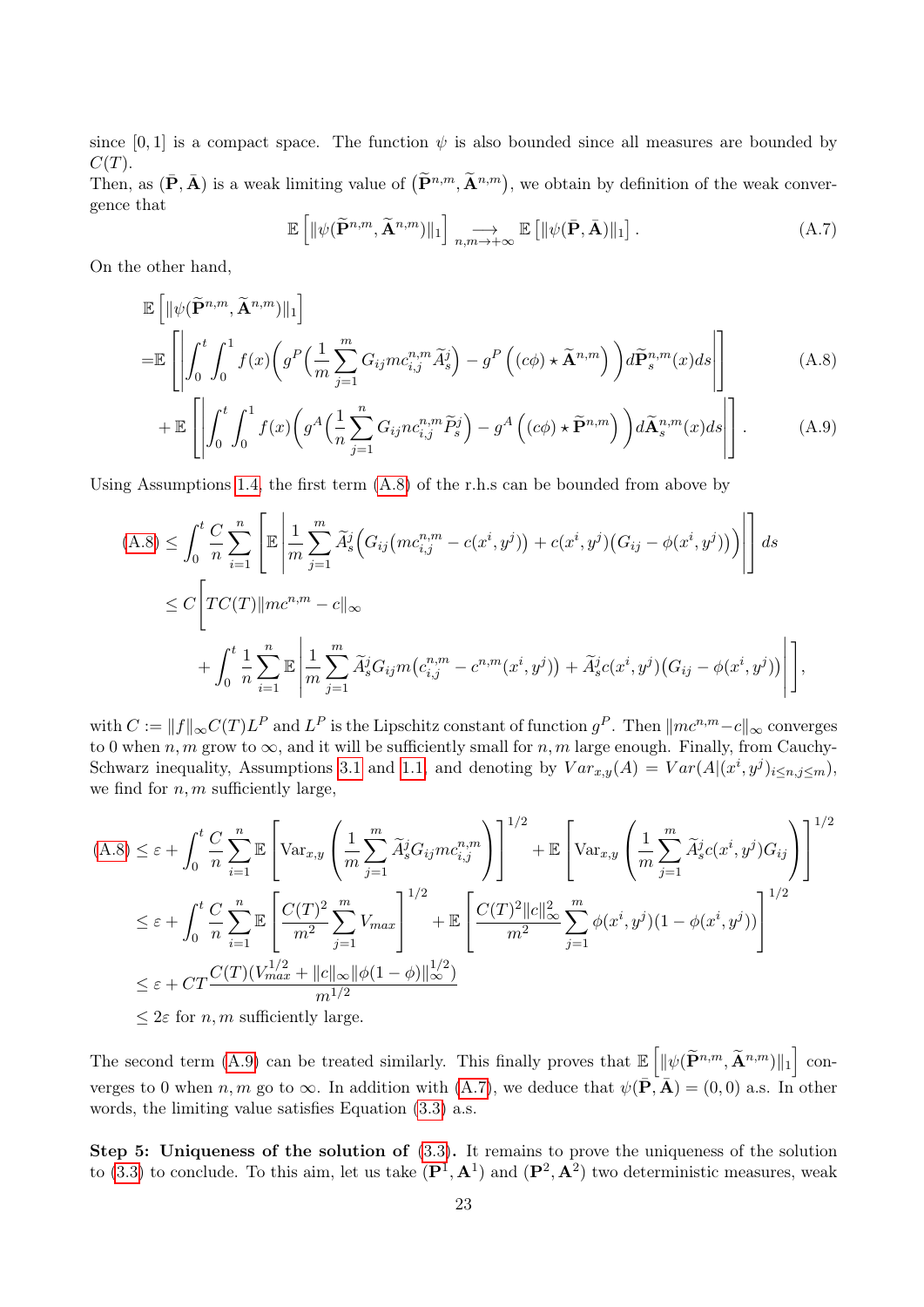solutions to (3.3) and with identical initial conditions. Let us denote by  $\rho$  the Radon metric between two measures  $\nu$  and  $\mu$  on  $\mathcal{M}_F([0,1])^2$ :

$$
\rho(\nu,\mu) = \sup \left\{ \int_0^1 f(x)d(\nu-\mu)(x) \middle| f : [0,1] \mapsto [-1,1] \text{ continuous} \right\}.
$$

With straightforward computations, for any continuous function  $f : [0, 1] \rightarrow [-1, 1]$ , we can find some finite constants  $C_1, C_2$ , independent from t and f, such that

$$
\begin{split}\n|\langle \mathbf{P}_t^1 - \mathbf{P}_t^2, f \rangle| &= \left| \int_0^t \int_0^1 f(x) \left[ g^P(c\phi \star \mathbf{A}_s^1(x)) - k \star \mathbf{P}_s^1 \right] d\mathbf{P}_s^1(x) ds \right. \\
&\left. - \int_0^t \int_0^1 f(x) \left[ g^P(c\phi \star \mathbf{A}_s^2(x)) - k \star \mathbf{P}_s^2 \right] d\mathbf{P}_s^2(x) ds \right| \\
&\leq C_1 \int_0^t \rho(\mathbf{P}_s^1, \mathbf{P}_s^2) ds + \int_0^t \int_0^1 \left( L^P \left| c\phi \star (\mathbf{A}_s^1 - \mathbf{A}_s^2(x)) \right| + \left| k \star (\mathbf{P}_s^1 - \mathbf{P}_s^2)(x) \right| \right) d\mathbf{P}_s^2(x) ds \\
&\leq C_2 \int_0^t (\rho(\mathbf{P}_s^1, \mathbf{P}_s^2) + \rho(\mathbf{A}_s^1, \mathbf{A}_s^2)) ds,\n\end{split}
$$

since  $x \mapsto f(x)(g^P(c\phi \star \mathbf{A}_s^1(x)) - k \star \mathbf{P}_s^1(x))$  are continuous bounded functions on  $[0, 1]$  for all  $s \in [0, T]$ , and k and  $c\phi$  are continuous bounded functions on [0, 1]<sup>2</sup>. Same computations can be done with  $\mathbf{A}^1$ and  $\mathbf{A}^2$ , then taking the supremum over all f, we find a constant  $C_3 > 0$  such that

$$
\rho(\mathbf{P}_t^1, \mathbf{P}_t^2) + \rho(\mathbf{A}_t^1, \mathbf{A}_t^2) \le C_2 \int_0^t (\rho(\mathbf{P}_s^1, \mathbf{P}_s^2) + \rho(\mathbf{A}_s^1, \mathbf{A}_s^2))ds.
$$

We conclude with Gronwall inequality that  $\rho(\mathbf{P}_t^1, \mathbf{P}_t^2) + \rho(\mathbf{A}_t^1, \mathbf{A}_t^2) = 0$  for all  $t \in [0, T]$ . In other words,  $(\mathbf{P}^1, \mathbf{A}^1)$  and  $(\mathbf{P}^2, \mathbf{A}^2)$  are identical, and the solution to (3.3) is unique.

This ends the proof.

## References

- [1] E. Abbe. Community detection and stochastic block models: recent development. Journal of Machine Learning Research, 18(177):1–86, 2018.
- [2] I. Akjouj, M. Barbier, M. Clénet, W. Hachem, M. Maïda, F. Massol, J. Najim, and V.C. Tran. Complex systems in ecology: A guided tour with the lotka-volterra model. review in progress, 2021.
- [3] G. Ben Arous, Y.V. Fyodorov, and B.A. Khoruzhenko. Counting equilibria of large complex systems by instability index. Proceedings of the National Academy of Sciences, 118(34):e2023719118, August 2021.
- [4] Blanca Arroyo-Correa, Ignasi Bartomeus, and Pedro Jordano. Individual-based plant–pollinator networks are structured by phenotypic and microsite plant traits. Journal of Ecology, 109(8):2832–2844, 2021.
- [5] V. Bansaye, S. Billiard, and J.R. Chazottes. Rejuvenating functional responses avec renewal theory. Journal of the Royal Society Interface, 15(146):20180239, 2018.
- [6] V. Bansaye and S. Méléard. Stochastic models for structured populations. Scaling limits and long time behavior. MBI Lecture Series 1.4. Springer, 2015.
- [7] M. Barbier, J.F. Arnoldi, G. Bunin, and M. Loreau. Generic assembly patterns in complex ecological communities. Proceedings of the National Academy of Sciences, 115(9):2156–2161, 2018.
- [8] J. Bascompte, P. Jordano, C. Melian, and J.M. Olesen. The nested assembly of plant-animal mutualistic networks. Proceedings of the National Academy of Sciences, 100(16):9383–9387, 2003.
- [9] Nicola Bellomo, Ahmed Elaiw, Abdullah M Althiabi, and Mohammed Ali Alghamdi. On the interplay between mathematics and biology: Hallmarks toward a new systems biology. Physics of life reviews, 12:44–64, 2015.
- [10] Cecilia Berardo, Stefan Geritz, Mats Gyllenberg, and Gaël Raoul. Interactions between different predator–prey states: a method for the derivation of the functional and numerical response. Journal of Mathematical Biology, 80:2431–2468, 2020.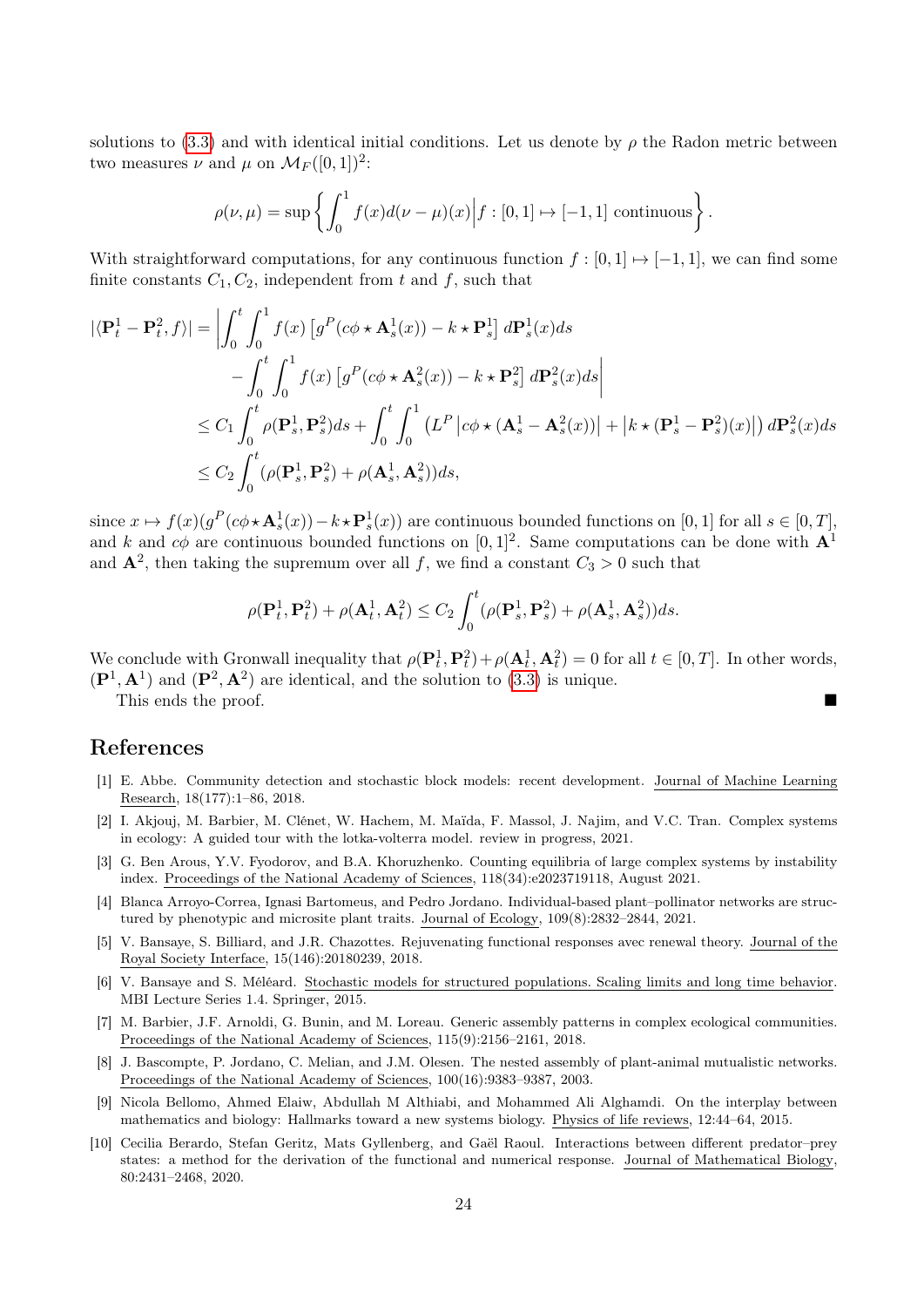- [11] P. Billingsley. Convergence of Probability Measures. John Wiley & Sons, New York, 1968.
- [12] P. Billingsley. Convergence of Probability Measures. Wiley Series in Probability and Statistics. John Wiley & Sons, Inc., New York, second edition edition, 1999.
- [13] B. Bollobás. Random graphs. Cambridge University Press, 2 edition, 2001.
- [14] C. Borgs, J. Chayes, L. Lovász, V. Sós, and K. Vesztergombi. Limits of randomly grown graph sequences. European Journal of Combinatorics, 32(7):985–999, 2011.
- [15] G. Bunin. Ecological communities with Lotka-Volterra dynamics. Physical Review E, 95(4):042414, 2017.
- [16] S.A. Chamberlain, R.V. Cartar, A.C. Worley, S.J. Semmler, G. Gielens, S. Elwell, M.E. Evans, J.C. Vamosi, and E. Elle. Traits and phylogenetic history contribute to network structure across canadian plant-pollinator communities. Oecologia, 176:545–556, 2014.
- [17] N. Champagnat, R. Ferrière, and S. Méléard. Unifying evolutionary dynamics: from individual stochastic processes to macroscopic models via timescale separation. Theoretical Population Biology, 69:297–321, 2006.
- [18] J.E. Cohen and C.M. Newman. When will a large complex system be stable? Journal of Theoretical Biology, 113:153–156, 1985.
- [19] Eva Delmas, Mathilde Besson, Marie-Hélène Brice, Laura A. Burkle, Giulio V. Dalla Riva, Marie-Josée Fortin, Dominique Gravel, Paulo R. Guimarães Jr., David H. Hembry, Erica A. Newman, Jens M. Olesen, Mathias M. Pires, Justin D. Yeakel, and Timothée Poisot. Analysing ecological networks of species interactions. Biological Reviews, 94(1):16–36, 2019.
- [20] R. Van der Hofstad. Random Graphs and Complex Networks, volume 1 of Cambridge Series in Statistical and Probabilistic Mathematics. Cambridge University Press, Cambridge, 2017.
- [21] Laurent Desvillettes, Pierre Emmanuel Jabin, Stéphane Mischler, and Gaël Raoul. On selection dynamics for continuous structured populations. Communications in Mathematical Sciences, 6(3):729–747, 2008.
- [22] R. Durrett. Random graph dynamics. Cambridge University Press, New York, 2007.
- [23] S.N. Ethier and T.G. Kurtz. Markov Processes, Characterization and Convergence. John Wiley & Sons, New York, 1986.
- [24] C. Fontaine, P.R. Guimaraes Jr., S. Kéfi, and E. Thébault. The ecological and evolutionary implications of merging different types of networks. Ecology Letters, 14(11):1170–1181, 2011.
- [25] N. Fournier and S. Méléard. A microscopic probabilistic description of a locally regulated population and macroscopic approximations. Ann. Appl. Probab., 14(4):1880–1919, 2004.
- [26] Y.V. Fyodorov and B.A. Khoruzhenko. Nonlinear analogue of the May-Wigner instability transition. Proceedings of the National Academy of Sciences, 113(25):6827–6832, 2016.
- [27] D.T. Gillespie. A general method for numerically simulating the stochastic time evolution of coupled chemical reactions. Journal of Computational Physics, 22(4):403–434, 1976.
- [28] D.T. Gillespie. Exact stochastic simulation of coupled chemical reactions. Journal of Physical Chemistry, 81(25):2340–2361, 1977.
- [29] Paulo R. Guimarães. The structure of ecological networks across levels of organization. Annual Review of Ecology, Evolution, and Systematics, 51(1):433–460, 2020.
- [30] J.N. Holland and J.L. Bronstein. Mutualism. In Sven Erik Jørgensen and Brian D. Fath, editors, Encyclopedia of Ecology, pages 2485–2491. Academic Press, Oxford, 2008.
- [31] JN Holland and Judith L Bronstein. Mutualism. In Encyclopedia of Ecology, Five-Volume Set, pages 2485–2491. Elsevier Inc., 2008.
- [32] J.N. Holland and D.L DeAngelis. A consumer–resource approach to the density-dependent population dynamics of mutualism. Ecology, 91:1286–1295, 2010.
- [33] P. Holland, K. Laskey, and S. Leinhardt. Stochastic blockmodels: some first steps. Social Networks, 5:109–137, 1983.
- [34] N. Ikeda and S. Watanabe. Stochastic Differential Equations and Diffusion Processes, volume 24. North-Holland Publishing Company, 1989. Second Edition.
- [35] Pierre-Emmanuel Jabin and Gaël Raoul. On selection dynamics for competitive interactions. Journal of Mathematical Biology, 63(3):493–517, 2011.
- [36] A. Joffe and M. Métivier. Weak convergence of sequences of semimartingales with applications to multitype branching processes. Advances in Applied Probability, 18:20–65, 1986.
- [37] E. Knop, L. Zoller, R. Ryser, C. Gerpe, M. Hörler, and C. Fontaine. Artificial light at night as a new threat to pollination. Nature, 548(7666):206–209, 2017.